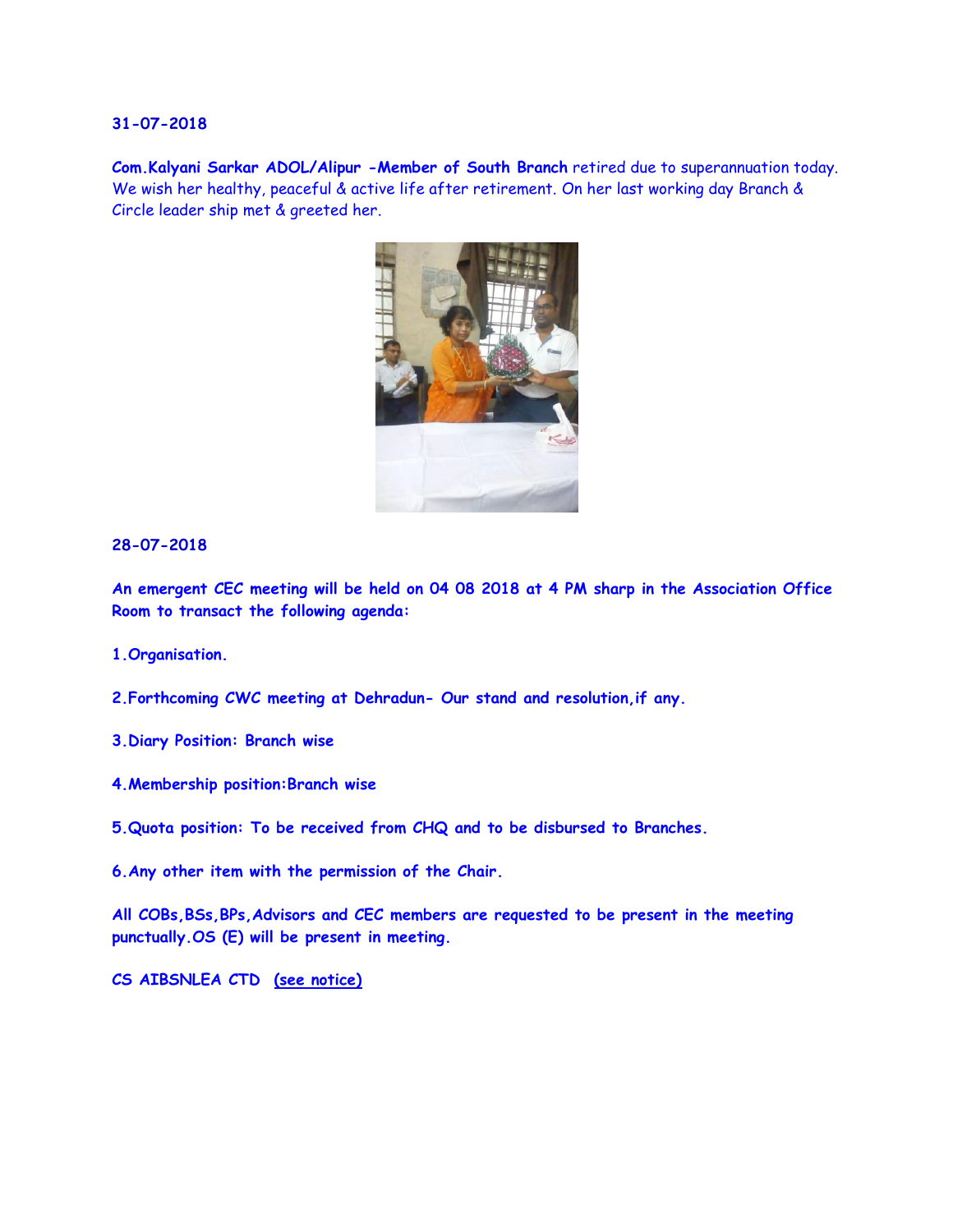Status update on AO to CAO promotion case in Hon'ble CAT Chandigarh:

CS Haryana and CWC Member, AIBSNLEA Haryana Circle met Sr. Advocate at Chandigarh as per the directions given by CHQ for impleadment of AIBSNLEA and early favourable decision. After the discussions with Sr. Advocate, he advised to wait for  $3<sup>rd</sup>$  August hearing in the Hon'ble Supreme Court Constitution Bench on the promotions of SC/ST which may deliver the judgment in 10-15 days after the hearing. Further, he mentioned that the contempt case filed by Shri Ramesh Kumar against the SDE to DE promotions is also coming for hearing on 13.08.2018 and as per the judgment of this case the same may be submitted to the Hon'ble CAT in AO to CAO promotion case also on the day of hearing i.e. on 07.09.2018. He further advised that impleadment at this stage may delay the court proceedings.

In view of this AIBSNLEA will prefer to see the outcome of Hon'ble Supreme Court hearing on 03.08.2018 and contempt case hearing on 13.08.2018

# **27-07-2018**

CS ,CP ,FS & CWC member met DIR/HR Madam at the chamber of PGM/CFA and greeted her with Flower Bouquet & Sweets. PGM/CFA was also present .We conveyed our heartfelt gratitude to Madam for the effort taken by her kind self as DIR/HR & her whole team giving promotion to almost 12000 executives of different wings in BSNL. Madam appreciated our view & told that the best way to reciprocate the gratitude is to work hard to serve BSNL. We discussed some pending cases & submitted a memorandum. [\(see memorandum\)](http://aibsnleawb.org/memorandum.pdf)

Click here for glimpses>>>>> [<<<<Photo1>>>>](http://www.aibsnleachq.in/d69a94ab-b89b-4a1f-99f2-c7fe1ef5e9c1.jpg) [<<<<Photo2>>>>](http://www.aibsnleachq.in/7fbde6a0-965a-46b0-8543-fa6fad5fb28a.jpg) [<<<<Photo3>>>>](http://www.aibsnleachq.in/6258698b-2d92-4d46-a59d-cc3e2918a2d3.jpg) <<<<Photo4>>>>>>>>

1) Regarding 3rd PRC implementation: Madam intimated that Ministry asked for some clarification regarding the affordability clause, now note in this regard is being prepared & will be placed before Cabinet. Madam herself will be present there to clarify. On our query Madam intimated that as BSNL Board approved for 15% fitment, Management will plead for that only. No lower fitment will be proposed.

2) a) AO to CAO promotion : Madam intimated that every effort will be taken to vacate stay on 3rd August itself. She is confident that if the hearing is done the stay will be vacated. She assured us that Management very much interested to vacate the stay so that the clear vacancy of CAO may be filled up. Upgradation of post will be taken care of later.

b) SDE to DE promotion (list 8): It was informed that work is in progress & Management is trying to fill up the DE post at the earliest.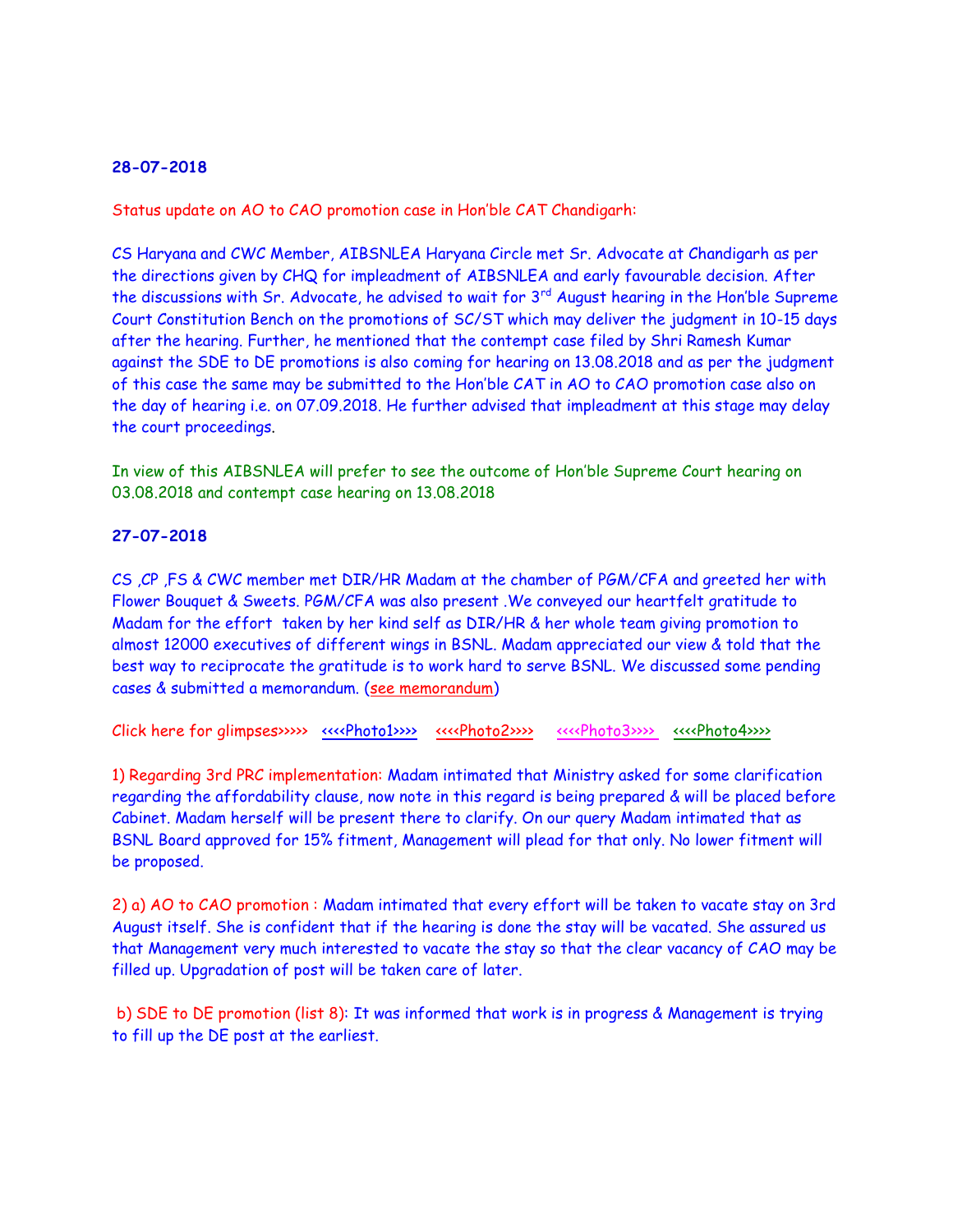c) JTO to SDE promotion: We all know that work in this regard is under process & taken on priority. Madam intimated that Management is trying to maintain the parity with Accounts wing regarding the year of recruitment of JTO viz a viz JAO.

d) DE to DGM promotion: Work regarding this is under progress. Madam told that we should see that our Circle has sent the relevant documents for early completion of the process.

e) ADOL restructuring case: We informed Madam that the DoT order regarding this has been issued on 26th June 2018 as per recommendation of BSNL Management. Departmental order is yet to be issued. We requested that the date of effect of restructuring should not be later than the DoT order. Madam assured that she will see for early issuance of the order.

3) JCL wage payment: We mentioned that work in CTD is suffering heavily due to irregular fund allotment for JCL payment. We argued that BSNL is paying the wages in full every month, if release of fund be early (i.e within 7th of the month ) we can get better output from the JCL. PGM also requested Madam to see this case & gave commitment that CTD will have better result as a consequence of it.

4) Some personal requests: We submitted some personal requests of our member. Particularly we requested the settlement of the case of Com.K.D.Bhagat PS which is pending since few years. We requested her to pay personal attention in this regard. Madam assured to look into. The case of Com. Dipankar Saha AO also specially mentioned. Com. Saha was exonerated of all charges & now requested to get back his seniority in AO cadre. Madam admitted that it is a rightful demand & assured to settle the case.

5) Transfer of AOs outside the Circle: We intimated Madam as a result of promotion of 2226 JAOs to AOs there must not be any shortage of AOs in the Circles. So we request to see that no transfer order of AOs outside the Circle be issued. Rather, the AOs of CTD who are working in the other Circles may be returned to the home Circle. This will not only give relief to our senior Comrades but also save some unnecessary expenditure incurred by BSNL. Madam appreciated our view & assured that Management will see that as few as possible transfer order will be issued. Only in case of shortage Circle some order may be issued on need basis.

6) Grant of special C/L: We reminded Madam the order regarding grant of special C/L to the Circle & Branch leadership of AIBSNLEA is yet to be extended. Madam told that it has been passed in BSNL MC & will be put in Board meeting. It will be sanctioned soon.

7) Unreported/Unreviewed portion of APARs: We intimated Madam that due to retirement of reporting /reviewing officers & due to their negligence of timely settlement many members are suffering due to non completion of APAR. As a result their names are not considered in DPCs. We requested Madam to look into. She informed us in such cases the incumbent should apply to the **cadre controlling authority** in this regard. Necessary certificate will be issued from the concerned section for condonation of the period & his name will be placed for DPC.

8)Recent order of BSNLMRS for pensioners:Recently issued order states that pensioners who opted for W/O voucher will get 25 per cent of 23 days basic pension plus DA at the time of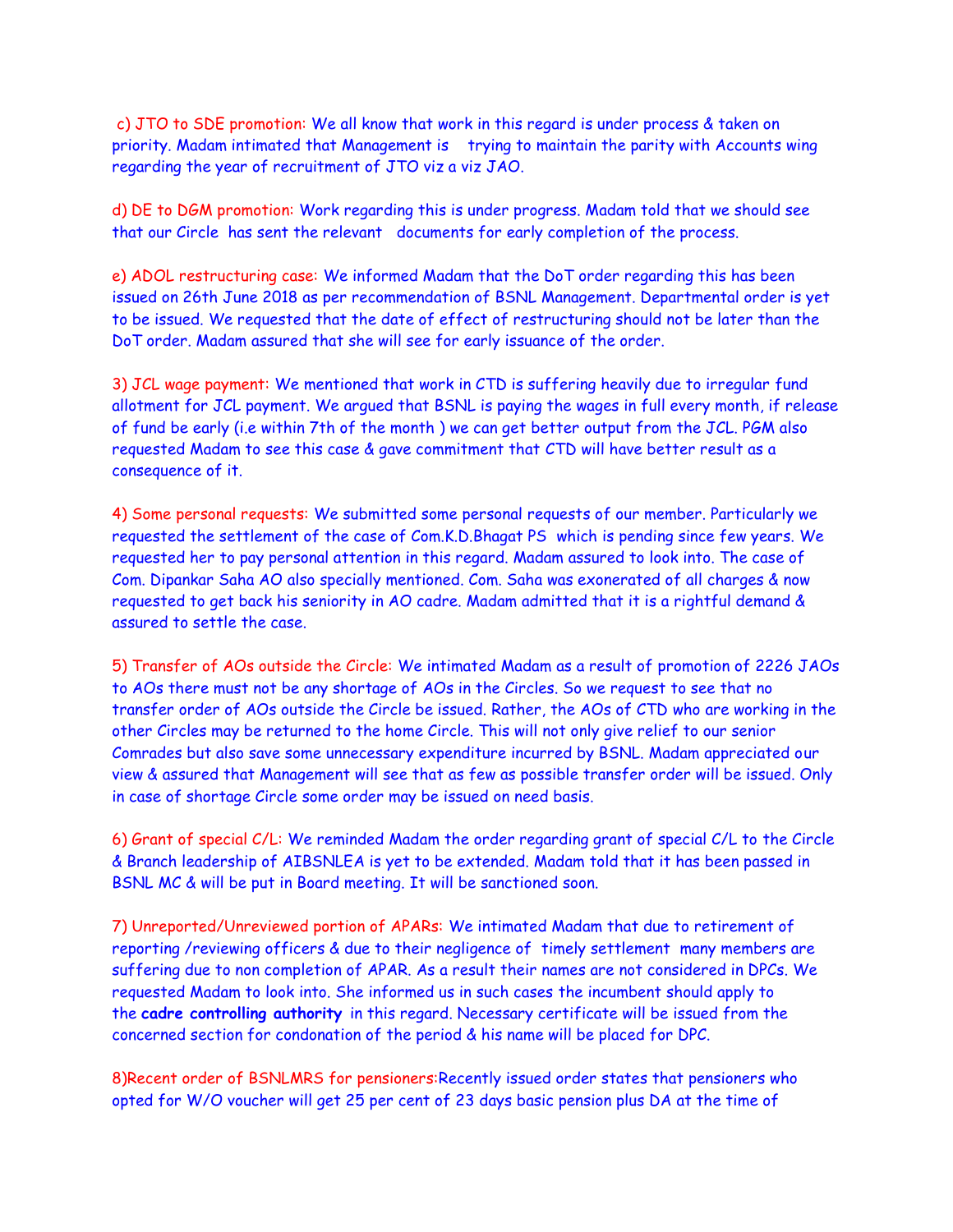retirement on 78.2 subject to minimum limit of Rs.12000/-.We pointed out that the persons retired before 2007(i,e before implementation of 2nd PRC) will be deprived,In some cases people opting for with voucher may get entitlement less than Rs.12000/-. Madam appreciated our view and advised to communicate in writing.We handed over the letter written in this regard by GS,AIRBSNLEWA.She assured to look into to maintain to parity.

 **The meeting ended in a cordial atmosphere & Madam specially mentioned the commendable role of our beloved GS for helping Her & her Team in completing the DPCs & giving promotion to more than 12,000 executives in different cadres. She also told that she will try to attend our CWC at Dehradun.**

### **27-07-2018**

Status of Contempt Case filed by AIBSNLEA, BSNLEU and SNEA in the Hon'ble High Court Delhi against the deployment if ITS Officers in BSNL.

As reported by our counsel the matter was listed on 25.07.2018 as Item No. 63 in Court No. 7 before Hon'ble Justice Siddharth Mridul at the Delhi High Court.

Mr. Rajshekhar Rao appeared on behalf of the Petitioners. Mr. Vikram Jetly and Mr. Jasmeet Singh were present on behalf of the DOT. Senior Advocate Mr. Saket Sikri appeared on behalf of BSNL. Mr. Mittal assisted by Mr. Krishna, appeared on behalf of the ITS Officers.

The matter was argued considerably. Mr. Mittal made submissions on behalf of the ITS Officers. The Hon'ble Judge while keeping in mind the decision passed by the High Court, observed that there was a practical difficulty in placing the ITS officers in DOT and was inclined to adjourn the same on the ground of no urgency. Thereafter, Mr. Rao requested the Court to hear the Petition filed by BSNL employees in as much as they were directly aggrieved by the contumacious conduct of the Respondents since the ITS officers were occupying senior positions in BSNL because of which no promotions were being made amongst the BSNL employees. Mr. Rao relied upon the DOT Memorandums and the subsequent decisions passed by the High Court, where time and again the Courts have denied the proposals given by DOT as was sought to be done by way of the Impugned Orders. On this, the Hon'ble Judge orally observed that in so far as the BSNL employees are concerned, DOT ought to consider the grievance of the BSNL employees and has re notified the matter on **25.10.2018**.

#### **27-07-2018**

Clarification on implementation of DoT Order dated 05.07.2017 on EPP

BSNL Corporate Office issued clarification on Pay fixation matters relating to BSNL EPP under provisions of Para II(V) – grant of additional increment on post based promotion in the same pay scale - proper implementation thereof. (see letter)

AIBSNLEA filed an OA in PBCAT New Delhi against the DoT order dated 05.07.2017 for withdrawal of the additional increment in the same scale on post based promotions by modifying EPP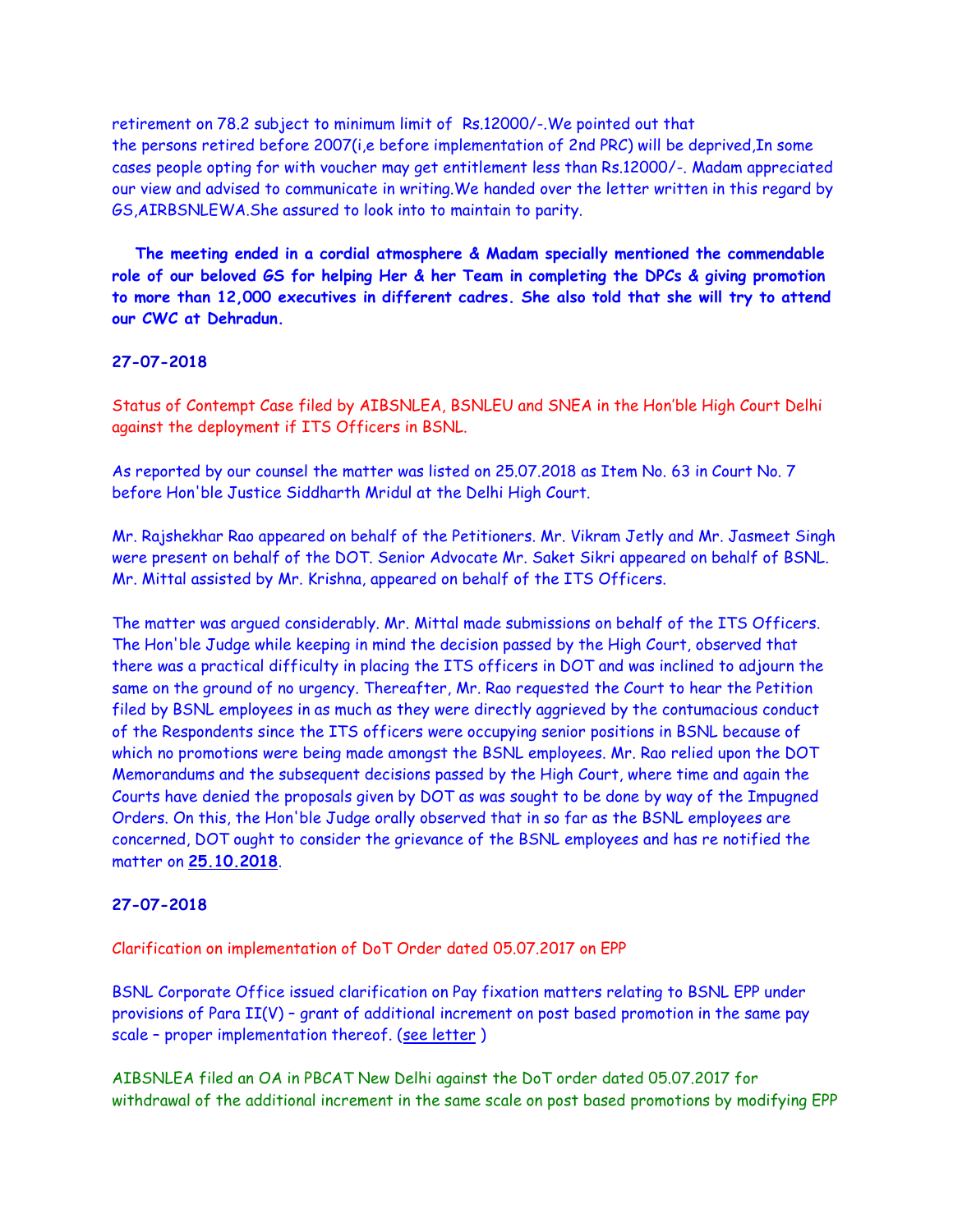provisions. Hon'ble PBCAT New Delhi has quashed the said order dated 05.07.2017. And further against non-implementation of the PBCAT Judgment, AIBSNLEA filed a contempt case also. Accordingly the notices have been issued to DoT and BSNL. In response to the contempt notice, DoT has issued further clarifications vide letter number 40-12/2004-Pen(T)(Pt) dated 17.05.2018. Now against the decision of DoT to file writ petition, AIBSNLEA has filed caveat in the Hon'ble High Court Delhi to defend the case. Now against the decision of DoT to file writ petition, AIBSNLEA has filed caveat in the Hon'ble High Court Delhi to defend the case.

# **27-07-2018**

Preparation of revised AIEL of JTOs - Reminder on instructions regarding

BSNL Corporate Office issued Reminder regarding preparation of revised AIEL consequent to Hon'ble High Court of Kerala's Common Order dated 05.06.2018 in OP (CAT) No. 25, 45 & 126 / 2015 (Madhu Mohan. H & ors Vs. BSNL & Ors). The letter has been issued as an outcome of our meeting with Director (HR) held on 24.07.2018. We are thankful for her kindness. Earlier also, AIBSNLEA has requested CMD, BSNL / Director (HR) / GM (Pers) to issue promotion orders immediately on the basis of the judgment of Hon'ble High Court of Kerala on JTO's inter-se seniority.

All the Branch Secretaries are requested to kindly bestow their personal attention and arrange to send the requisite information immediately to BSNL Corporate Office to expedite the CPC.

# **27-07-2018**

During 24,25 & 26th July, relay hunger Strike observed in Calcutta Telephones at Divisional level, Area level & at Telephone Bhavan respectively by AUAB Calcutta Telephones. AIBSNLEA/CTD took part in the program in befitting manner.

From all over Calcutta Telephones District Sreerampur, Barakpur, Alipur, Jadavpur, North, Central, South, Bidhannagar, City, HQ, Howrah, Planning and LD organizers joined in this struggle. Com. Tridip Chakraborty, CP, AIBSNLEA, addressed the gathering at Telephone Bhavan and described the demands- **1. Wage revision wef 1st January, 2018, 2. Pension revision wef 1st January, 2018, 3. 4G spectrum allotment to BSNL & 4. Pension contribution according to govt rule.**

On 24th & 25th Other leaders of AIBSNLEA/CTD addressed the gathering in different locations.

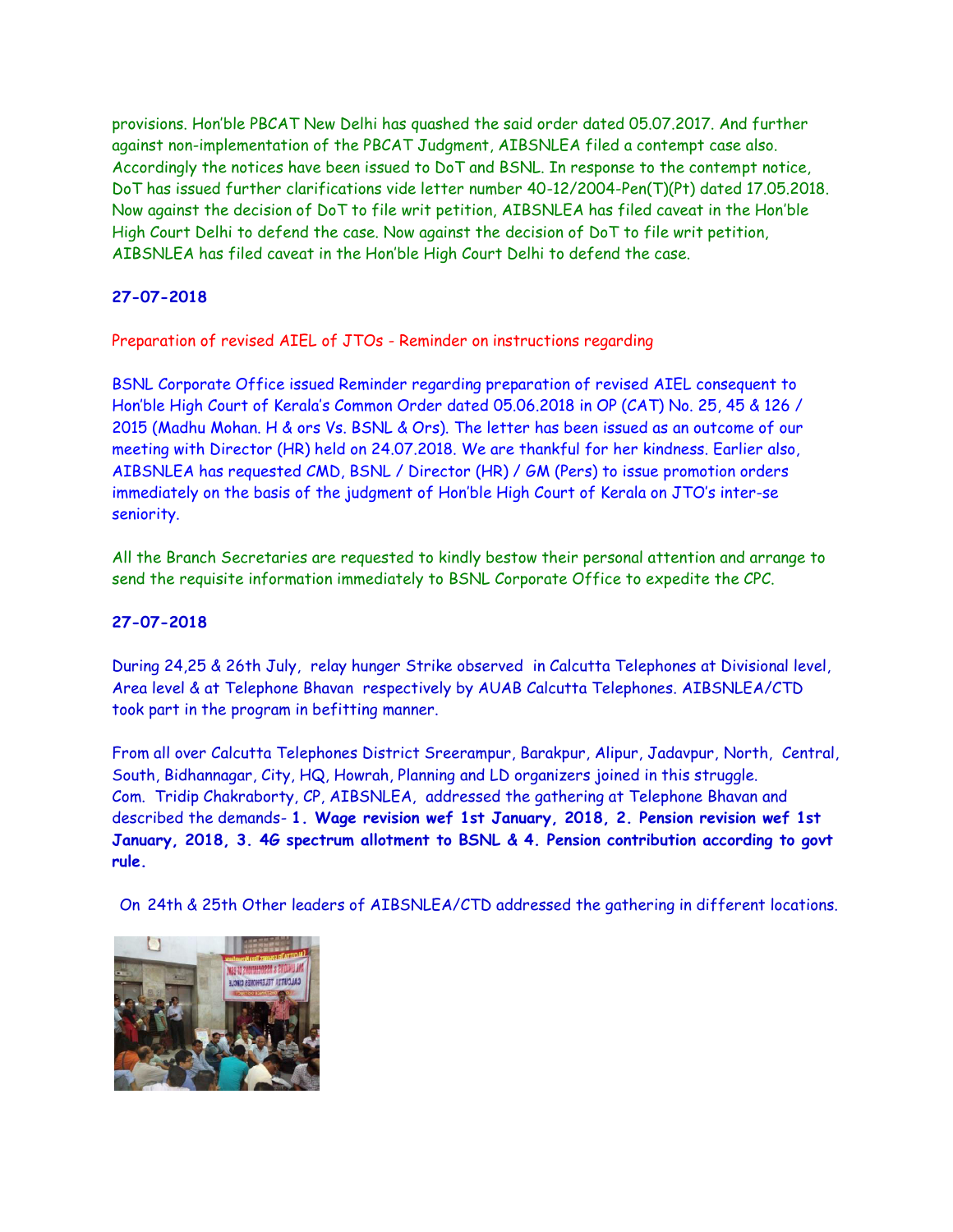

Meeting with GM(FP): GS, President, AGS (F) met GM(FP) and discussed regarding AO to CAO promotion. GM(FP) mentioned that she is of the opinion that after the final judgement from Hon'ble Supreme Court on 3rd August-2018 further MA will be filed in the Hon'ble CAT Chandigarh. She clarified that tagging the AO to CAO case with other similar cases may further delay the Judgement thus SEA Cell will like to handle the case separately.

JAO to AO left out promotions: We requested to issue JAO to AO promotion of left out cases. GM (FP) advised us to submit the cases immediately for consideration and issuance of the promotion orders.

# **25-07-2018**

**M**eeting with Dir (HR) BSNL Board: GS, President, met DIR (HR), BSNL Board and discussed regarding (Later on Dir (HR) called GS & VP AIGETOA also who were waiting for meeting for CPCs.)

We extended our sincere gratitude and thanks to the Management for issuing promotion orders of 12,000 executives within a months' time which has been appreciated by all the executives. And, AIBSNLEA wants continuance of the process of promotions of the executives through CPCs before implementation of the CPSU Cadre Hierarchy. Dir(HR) appreciated our concern and mentioned that Management still wants to continue the promotions through CPCs and equalization of promotion avenues in all the disciplines. We explained that equalization in promotions in all the cadres should be ensured as far as possible.

We demanded that all the eligible JTOs should be promoted to SDE (T) by filling-up of the vacant SDEs posts and through up-gradation up to the year 2010. We also informed Dir (HR) that around 7000 vacant posts are available in the SDE cadre.

SDE to DE promotions should be issued to reduce stagnation in the cadre of SDE (T) by promoting all the eligible SDEs promoted up to the year 2010.

Regarding AO to CAO promotions, we requested to promote all the eligible AOs to the post of CAO by up-gradation of posts.

For promotions in Civil/Electrical/Arch/TF/PA/PS/CSS cadres, we requested to promote all the eligible executives.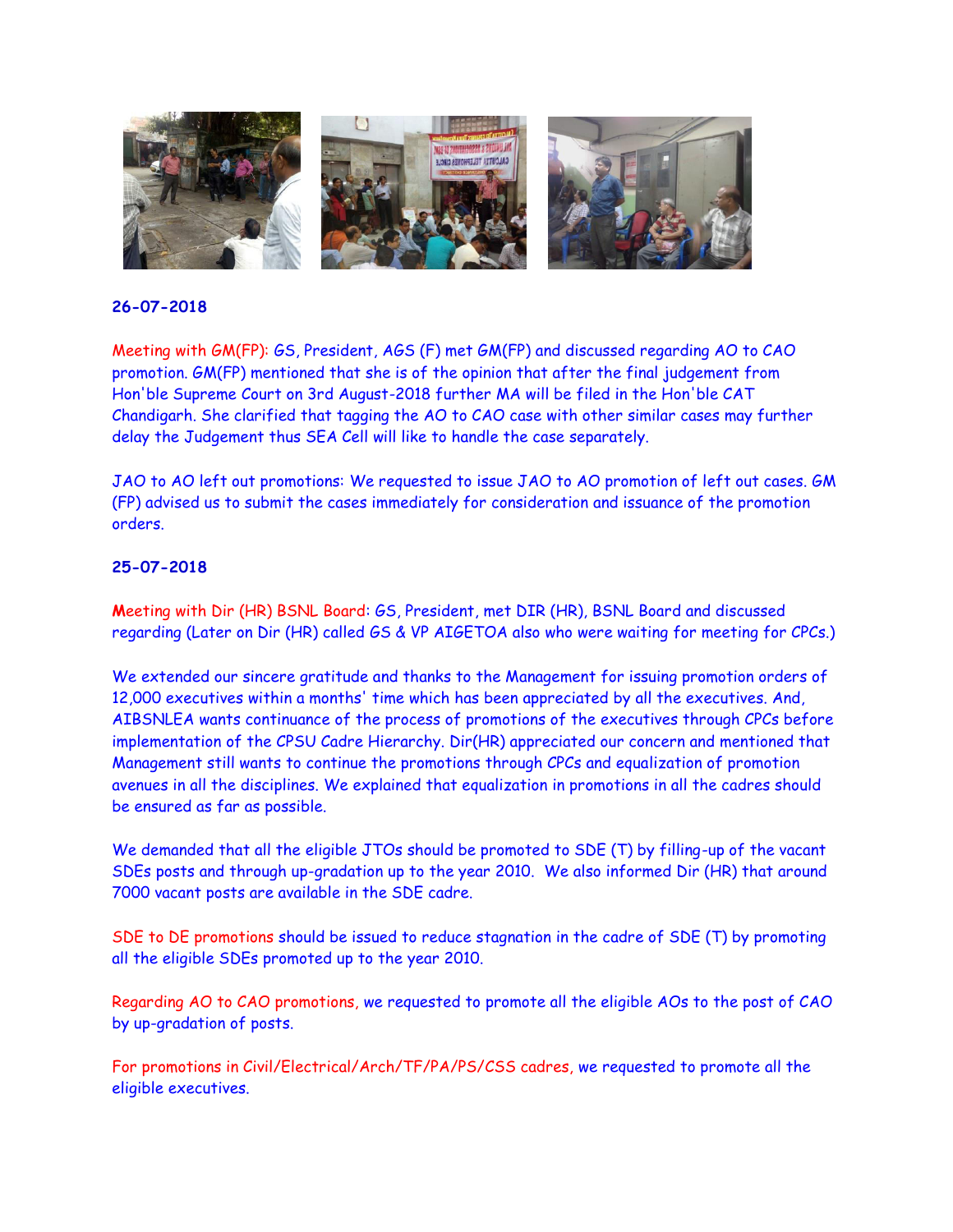Dir(HR) mentioned that the CMD BSNL has already instructed GM(Pers) to work out the number of posts for the consideration of the promotions for all the eligible executives in various disciplines up to the year 2010 before implementation of the CPSU Cadre Hierarchy. We requested Dir (HR) that promotions may be considered from the last date of CPC of the concerned discipline and the year of recruitment in JTO Cadre. Dir (HR) assured to look into the matter and mentioned that the issue will be discussed in the HR review meeting to be held under the Chairmanship of CMD, BSNL on tomorrow and final decision will be taken.GM(Pers), GM(SR) and OSD to DIR(HR) were also present in the Meeting.

# **25-07-2018**

Meeting with GM (Pers) BSNL CO: GS, President met GM(Pers) and discussed regarding:-

a) CPCs in all the disciplines to bring equilibrium among the cadres: We requested GM(Pers) to continue to conduct CPCs in all disciplines to bring equilibrium as for as possible. GM(Pers) mentioned that an exercise has been made in Pers cell to find out the number of executives who are to be promoted up to the year 2010 as reference year of last DPC or year of recruitment. He further mentioned that the exercise will be discussed in tomorrow's HR review meeting with CMD BSNL and after the decision taken in the meeting further action will be taken.

b) Restructuring of AD(O/L) cadre: We requested GM(Pers) for issuing the restructuring order of AD(O/L) cadre as the clearance has been received from DoT. GM(Pers) mentioned that matter is being dealt by GM(Estt.) and shortly it will be put up to the BSNL Board for approval and thereafter order will be issued.

c) Implementation of rule-206 of TES Group-B officers seniority: We requested GM(Pers) for the implementation of Hon'ble Supreme Court Judgement dated 12.12.2017 regarding rule-206 implementation for the seniority of TES Group-B officers. GM(Pers) mentioned that the Dir(HR) has directed to seek the legal opinion for its implementation. Accordingly, today itself the case is being sent to CGM(Legal) BSNL CO for seeking the legal opinion thereafter only its implementation will take place on the approval of competent authority. We have already pleaded to the Dir(HR) and GM(Pers) for implementing the Hon'ble Supreme Court Judgement in its true spirit.

### **24-07-2018**

#### **2nd Phase of programmes are given below in CTD by AUAB:**

1. On 24th July Dharna and agitation from 1200 hours to 1700 hours at all division.

2. On 25th July Dharna and agitation from 1200 hours to 1700 hours at DGM level.

3. On 26th July Dharna and agitation at Telephone Bhawan from 1200 hours to 1700 hours.

#### **Demands:**

a) 3rd Pay Revision to BSNL employees.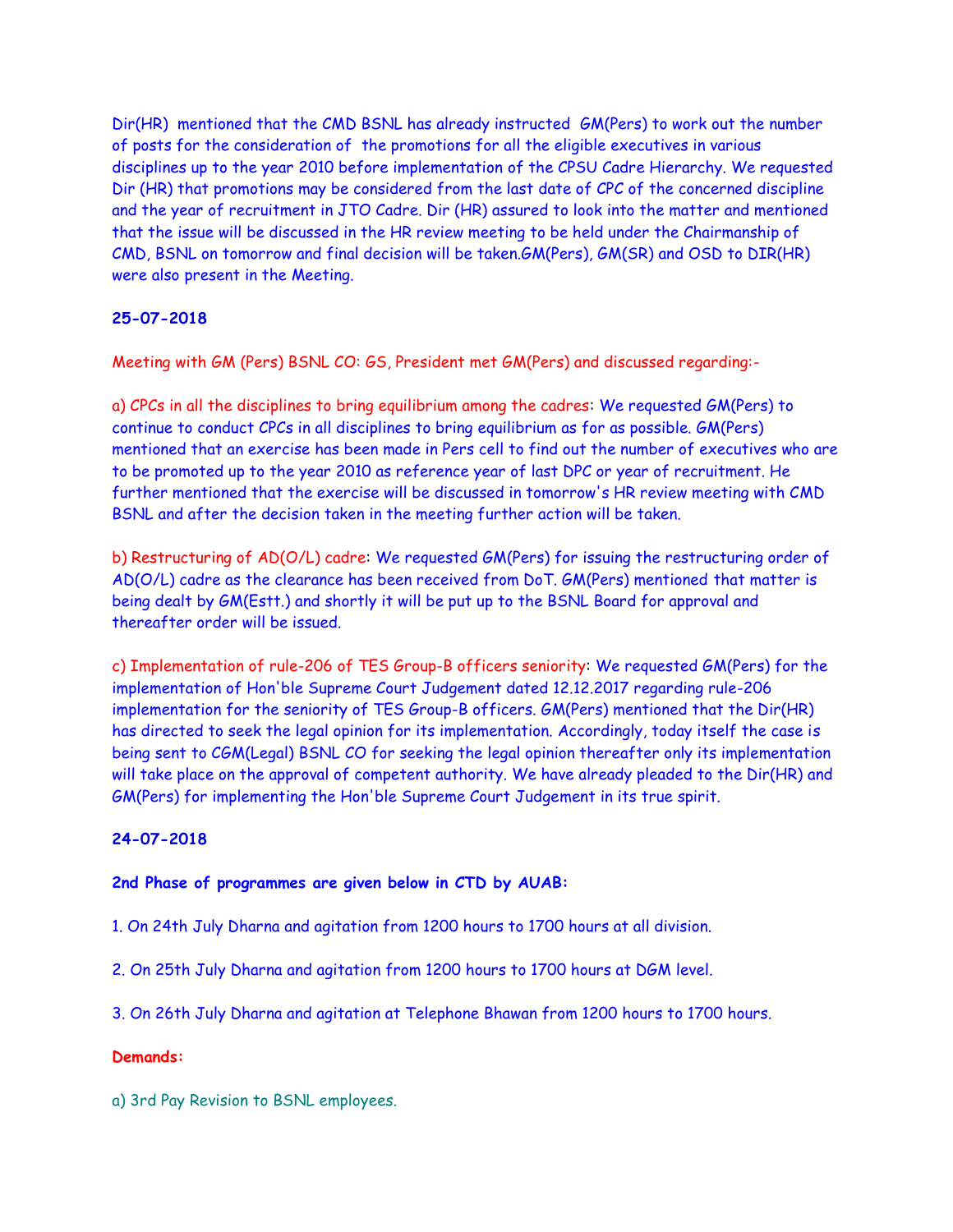b) Implementation of Government Rules in payment of Pension Contribution by BSNL.

c) Allotment of 4G spectrum to BSNL as per the proposal made by the BSNL Management.

d) Pension revision for the BSNL pensioners.

All the Circle Office Bearers & Branch Secretaries of AIBSNLEA are requested to implement the above agitation Programme in true spirit in co-ordination with the affiliate Unions and Associations under AUAB.

# **23-07-2018**

BSNL Corporate Office issued order regarding Transfer and Postings/Cancellation/Re-allotment in the grade of AO/Sr.AO [<<<<Click here for order>>>>](http://www.aibsnleachq.in/order%2023.07.2018.pdf)

# **21-07-2018**

Congratulations !!! SDE (T) to AGM (T) promotion orders issued [Left out]: AIBSNLEA consistent efforts yielded result in getting released Regular Promotion and postings of the Executive in the grade of AGM/DE of Telecom Operation Stream in the IDA scale of pay of Rs. 29100- 54500/=[Left Out-123(24+13+86) number of Executives as per Annexure- I, Annexure-Il & Annexure-ll of Order] .........[..<<Click here for order>>>](http://www.aibsnleachq.in/DE_200718_1.pdf) 

AIBSNLEA is extremely thankful to CMD BSNL, Direrctor (HR), CGM (Legal), GM (Pers.), GM (Estt.), GM (SR), Jt. GM (Pers.), DGM (Legal), OSD to Director (HR) and the concerned officers of Pers. Cell, who involved in the process of CPCs.

# **21-07-2018**

Pers. Cell of BSNL Corporate Office issued order regarding preparation for e-DPC - list of AGM(Regular) working as on date and Screening Committee report-

[<<<Click here for order>>>>>](http://www.aibsnleachq.in/DPC_200718.pdf) [<<<<<Click here for list>>>>](http://www.aibsnleachq.in/e-dpc-net-20072018.xls)

### **21-07-2018**

Restructuring of AD (OL) cadre in BSNL:

GS requested GM (Pers.) for issuance of AD (OL) cadre restructuring order since DoT has already given its clearance long back. GM (Pers) mentioned hat Pers. Cell has already sent the case to GM (Estt) to deal with the matter. GS further discussed with GM (Estt) and requested him for releasing the orders. GM (Estt) informed that he has already submitted the case to Director (HR) for approval. We are expecting approval of the competent authority with in a day or two and thereafter issuance of the orders shortly.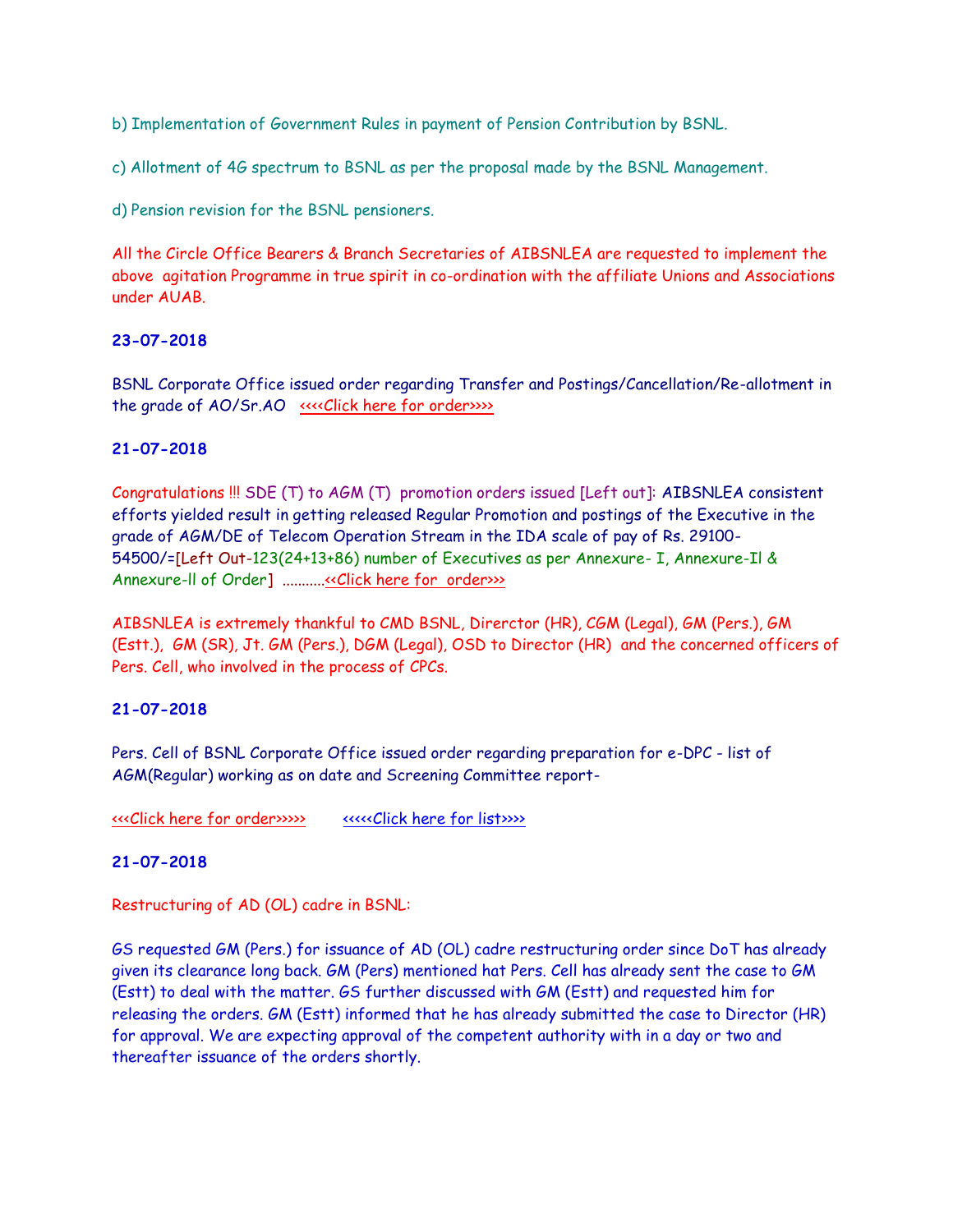CS,ACS & President met GM(HR) and discussed about regularisation Steno III in the grade of PA as per Court order.Gm informed that as per availability of post in 2003 three out of 7 candidates have been regularised,We told to recalculate the vacancy position again to accommodate remaining candidates,GM assured to look into.

Later,we met GM(F) & discussed about some request transfer and posting of accounts personnels,GM assured to consider early.We also enquired about JCL payment,GM told that fund may come on 20th July.

### **17-07-2018**

GS writes on 12.07.2018:

**1. Smt. Sujata Ray,** Director (HR), BSNL Board regarding our request for promotion in the Telecom Factory Wing.

[<<<Click here for letter>>>>](http://www.aibsnleachq.in/GMTF_180716.pdf)

### **14-07-2018**

Annual Admissibility ceiling for Outdoor Medical Reimbursement has been revised. **(**[see order](http://aibsnleawb.org/BSNLMRS%20Revision%20of%20annual%20ceiling-5.pdf)**)**

### **14-07-2018**

\*Medical Claim Orders for pensioners.\*

BSNL CO has issued two orders on this issue one on 11th July and other on 13th July 2018 i.e. today. If we read both the orders together along with the standing provisions of BSNLMRS then the position will be as below. (see order)

1) The yearly limit will be 23 days 78.2 IDA merged basic on retirement plus IDA on that amount as on April of the current year. This limit will be applicable for with voucher claims.

2) For without voucher claims, the amount is now reduced to 25% of the limit subject to minimum Rs.12000/- per annum to be payable in 4 installments. As regards limit for without voucher cases IDA for year of retirement may be applied as per original provision of BSNLMRS.

**Those who opted for without voucher last year and want to change to with voucher has to apply immediately on beginning of financial year. If anybody has already submitted any with voucher claims for this year cannot opt for without voucher now.**

### **14-07-2018**

OA dismissed by PBCAT for 147 seniority case. (see order)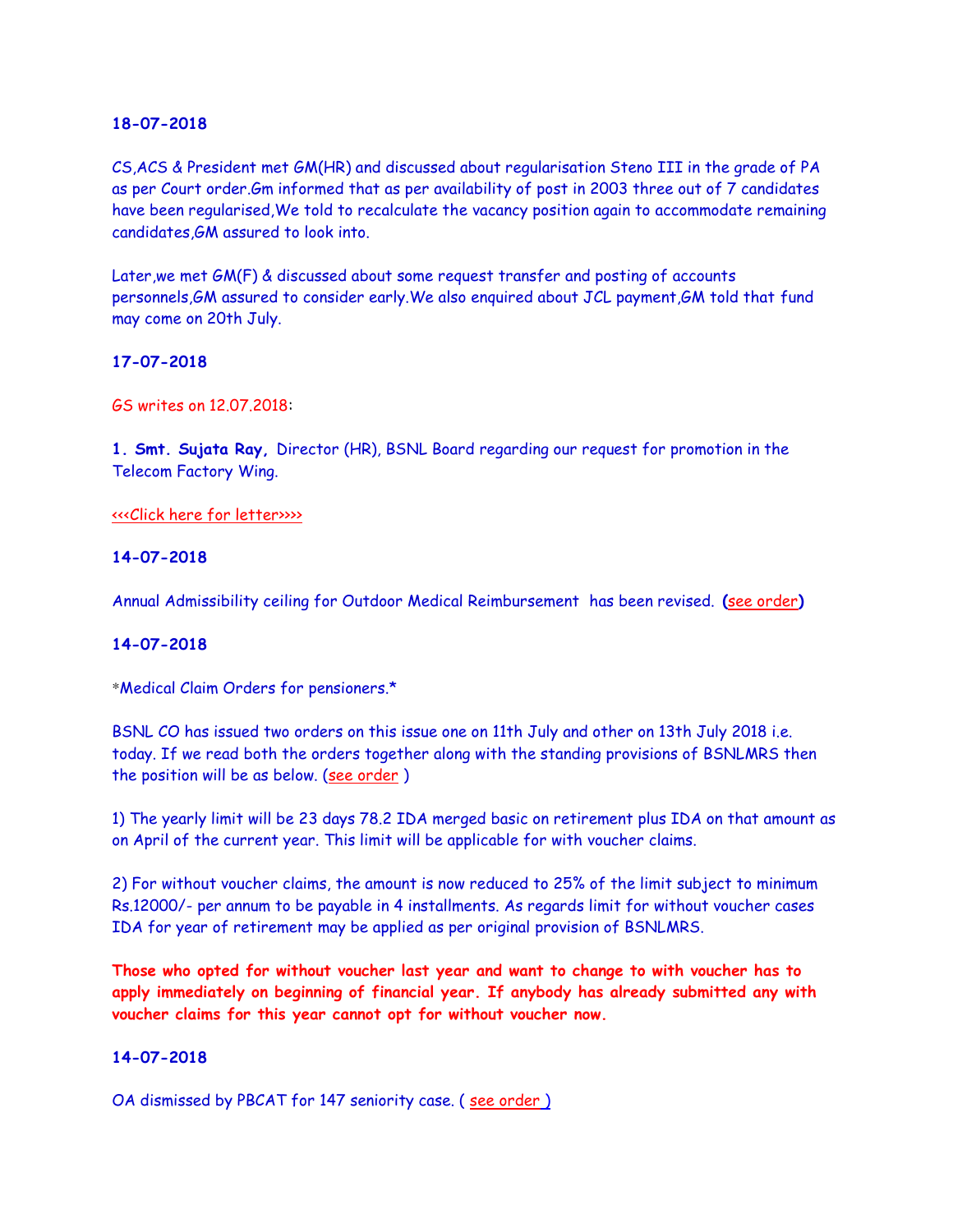### **AN OPEN LETTER BY THE MEMBERS OF AIBSNLEA**

(To whom it may concern)

Subject: Ethics, Decency and Norms in Trade Unionism.

Comrade,

We have noted with grave concern the write up appearing in your website abusing our GS AIBSNLEA Prahlad Rai. We can understand the your frustration because of the non implementation of CPSU CH on 1<sup>st</sup>July for which you have claimed your victory leaps and bounds in advance on one hand and implementation of CPCs of various cadres promoting 12000 executives as per demand of AIBSNLEA on the other. Although, AIBSNLEA is never against CPSU CH but is logically demanding filling up of all vacant posts before implementation of CPSU CH which management has accepted and is in process of implementation. This is indigestible to you and every 2<sup>nd</sup> day you are threatening for agitation which never taking place. When management is working on war-footing for promoting executives, you are threatening agitation. From this itself, one can understand your level of frustration.

Now you are personally after Prahlad Rai GS AIBSNLEA. You have unnecessary raised the issue of retirement date of Prahlad Rai being fully aware of the constitutional provisions of AIBSNLEA. As at present four CHQ office bearers are retired but all are holding their posts till the pendency of present body as per the Constitution of AIBSNLEA. BSNL management is aware of it. But you have singled out only Prahlad Rai and raised objection on his functioning as GS. If any violation of REA rules took place, BSNL management is there to look after, is it ethical on your part to raise such issues with the management just to settle your personal score. You have even threatened to boycott the meetings which will be attended by Prahlad Rai as GS AIBSNLEA because he is retired, forgetting the fact that you have accompanied a retired person as your President in several meetings for one and half years and still you are accompanying him as Chairman. You are even ready to compromise with the unity of unions and associations if they support or speak in favour of Prahlad Rai for the sake of satisfying your ego.

Actually you are afraid of the wonderful performance of Prahlad Rai and his team which stands in the way of your desire to establish your one-upmanship image in BSNL. You are thinking that in the absence of Prahlad Rai you can easily establish your desired image. But we are sorry comrade, he will continue to lead AIBSNLEA for some more time and will be replaced by another even more powerful Prahlad Rai in due course. You have totally forgotten that in trade union individual is not important but the policy and vision of the organisation is. If you don't change your attitude, your organisation is also going to suffer. Come to the senses comrade.

Good Bye.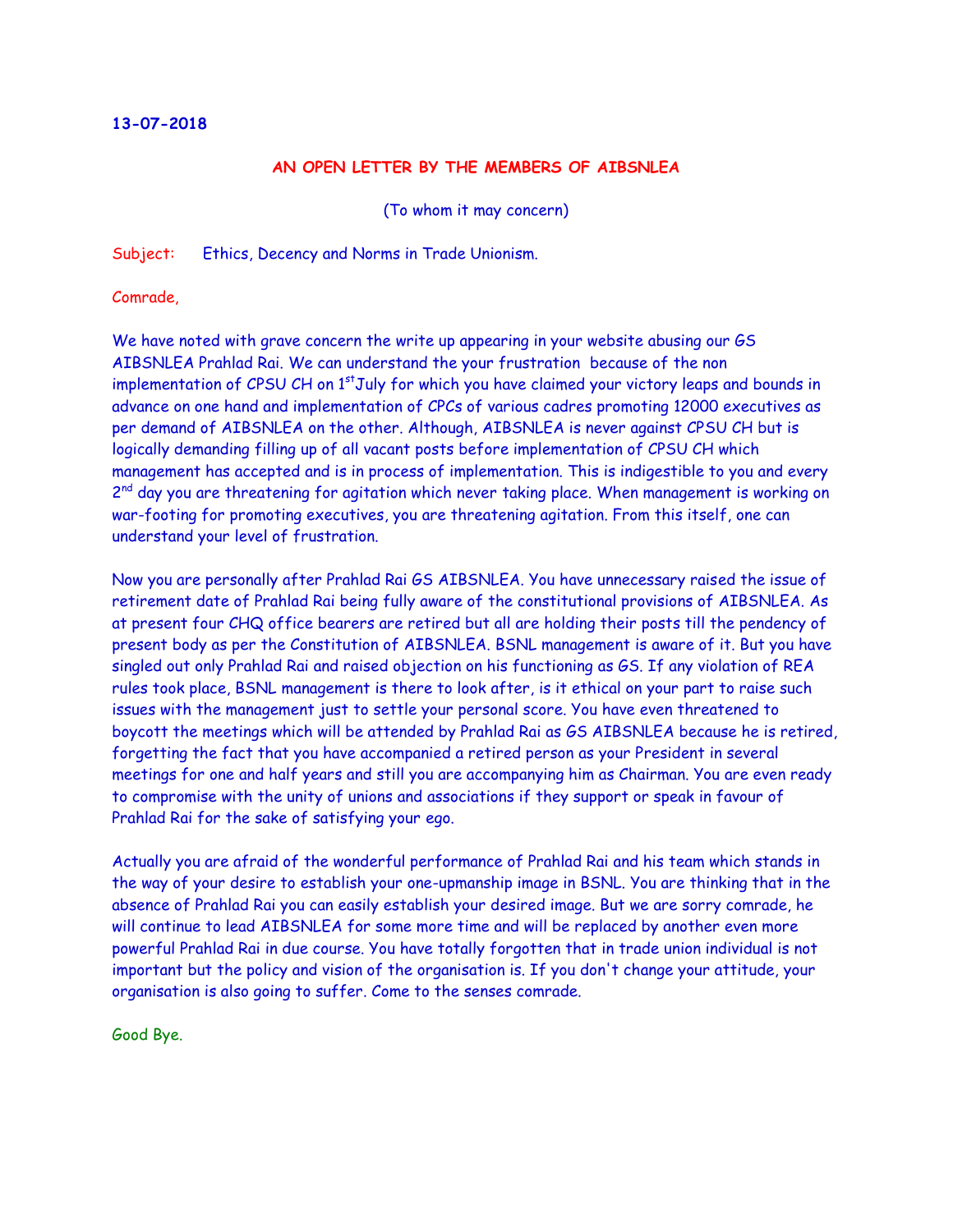#### **Meeting with GM (Pers.), BSNL Corporate Office:**

GM (Pers.) called AIBSNLEA for a meeting to discus regarding the promotions of executives. GS, President, AGS (HQ) and AGS (DR) attended the meeting. Jt. GM (Pers) was also present in the meeting.

We extended our sincere gratitude and thanks to the Management for issuing promotion orders of 12,000 executives within a months time which has been appreciated by all the executives. And, AIBSNLEA wants continuance of the process of promotions of the executives through CPCs before implementation of the CPSU Cadre Hierarchy. GM (Pers) appreciated our concern and mentioned that Management still wants to continue the promotions through CPCs but unanimity in this respect should come from all the corners. He asked the opinion of AIBSNLEA regarding equalization of promotion avenues in all the disciplines. We explained that equalization in promotions in all the cadres should be ensured as far as possible.

We demanded that all the eligible JTOs should be promoted to SDE (T) by filling-up of the vacant SDEs posts and either through up-gradation or by diversion of LDCE quota posts to SCF quota.

SDE to DE promotions should be issued to reduce stagnation in the cadre of SDE (T) by promoting all the eligible SDEs. GM (Pers) mentioned that even to promote Seniority List No. 8 SDEs about 3500 post up-gradation would be required which will increase the strength of the DE to about 10500 wherein deployment plan is to be prepared. We mentioned that after implementation of CPSU Cadre Hierarchy DE strength will be about 15000 in the year of 2022 and about 22000 in the year 2028. Thus promoting 10000 – 12000 should not be a problem through CPCs.

Regarding AO to CAO promotions, we requested to promote all the eligible AOs to the post of CAO by up-gradation of posts. GM (Pers) assured to discuss the matter with Director (HR).

For promotions in Civil/Electrical/Arch/TF/PA/PS/CSS cadres, GM (Pers) mentioned that regarding up-grading the posts of EE and equivalent cadres, proposal have been received in Pers. Cell and after discussion with Director (HR) a decision will be taken in this regard.

Regarding DE to DGM promotions GM (Pers) mentioned that an MA has been filed in the Hon'ble CAT Chandigarh on the basis of recent Hon'ble Court judgment and DOPT instructions. After vacation of the stay, CPC proceedings will be expedited to fill-up about 700 – 900 DGM posts.

Finally, GM (Pers) mentioned that AIBSNLEA concern on promotions will be apprised to the competent authority for further directions.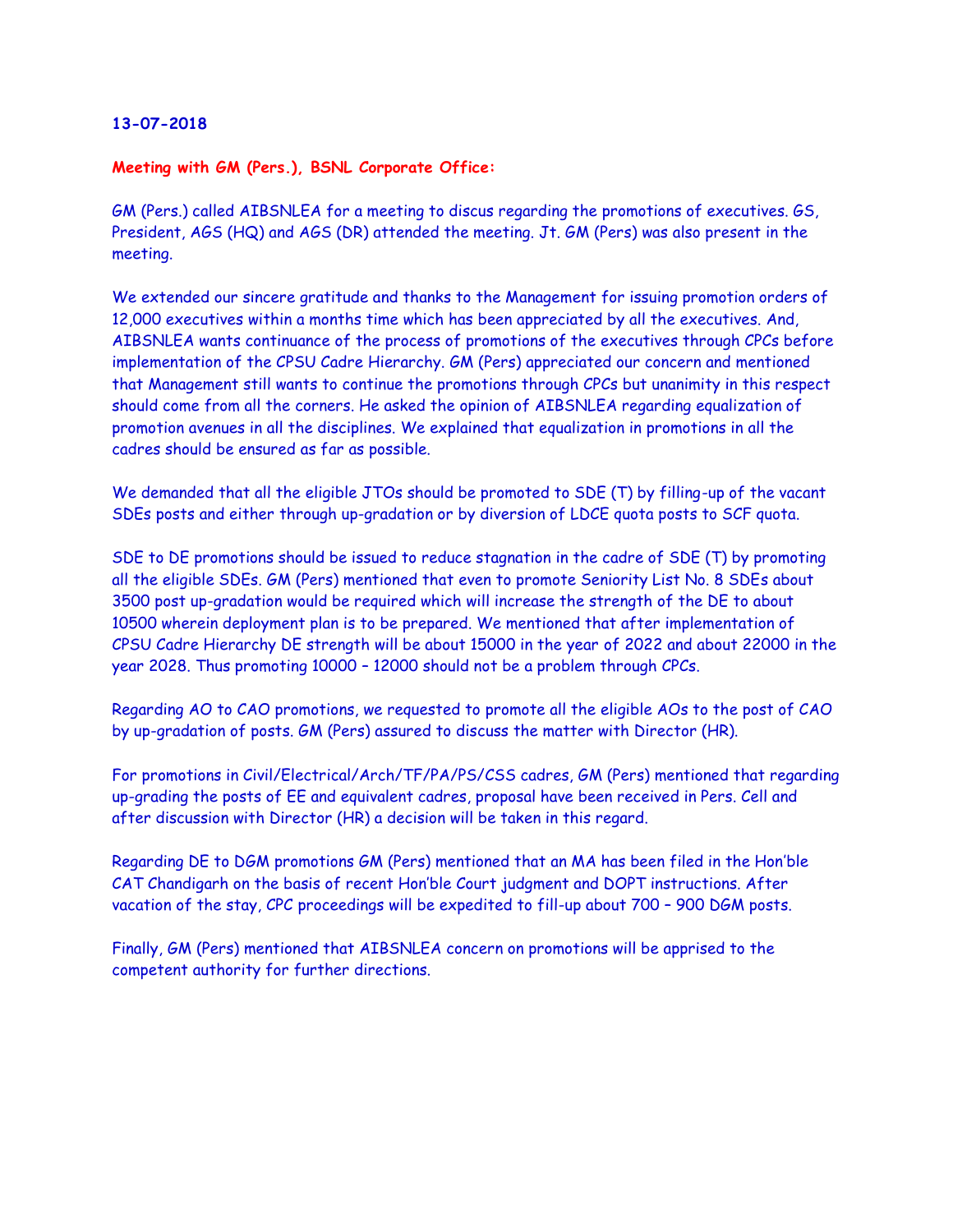Status of Court cases in the Hon'ble PB CAT New Delhi regarding 147 LDCE Quota SDEs seniority:

The matter in respect of K.B. Upasani & Ors Vs. M/o Personnel Public Grievance & Pension and Sanjay Kumar Aggarwal & Ors. Vs. M/o Communications were listed today before Hon'ble Court No.1 Hon'ble Justice L. Narsimha Reddy Chairman and Hon'ble Mr. Pradeep Kumar, Member. Both the matters were vehemently argued by Mr. Manish Kumar Adv., Mr. K.B. Sinha appeared on behalf of BSNL & Mr. Gosain appeared for M/o of Communication. Advocate Ms. Rani Chhabra was present during the arguments on behalf of AIBSNLEA. After hearing at length the Hon'ble Tribunal dismissed both the OAs.

The OAs were filed by the applicants against their reversion consequent to the implementation of Hon'ble Supreme Court judgment dated 12.12.2017 in the matter of TES Group "B" seniority.

### **12-07-2018**

**SC/ST promotion: Bench to consider reservation on Aug 3, 2018:**

The SC bench refused to pass any interim order even as Attorny General K K Venugopal contended that confusion was created due to multiple orders and reservation in promotion in various departments, including Railways was stuck. on Wednesday Supreme Court fixed August 3, 2018 as the date for constitution bench to determine if, to reconsider the 2006 M Nagaraj judgement.

[<<<<Click here for detailed news>>>](https://www.deccanherald.com/national/top-national-stories/sc/st-promotion-bench-consider-680546.html)

### **12-07-2018**

Status of Court Case in the matter of Contempt Petition on SDE to DE promotions:The contempt petition and the prayer for stay on SDE to DE promotions come up for hearing today in the Hon'ble CAT Chandigarh. BSNL counsel explained to the court about the Hon'ble Supreme Court Interim Order and DOPT guidelines which allowed reservation in promotions and how BSNL has given promotions based on these orders. After arguments, Hon'ble CAT declined to grant stay on the promotions and permission granted to BSNL to file a detailed affidavit on the Contempt Petition. The case is now posted to August, 2018. Jt GM (Pers) from BSNL Corporate Office was present in the Hon'ble CAT.

### **12-07-2018**

A Demonstration was conducted infront of CCA office at Calcutta Telephone today by AUAB. A Rally of AUAB, CTD was organized before demonstration. On our behalf members participated in the rally & Com. Subhasis Mitra CS AIBSNLEA, addressed the audience in the demonstration.

The demands are following:-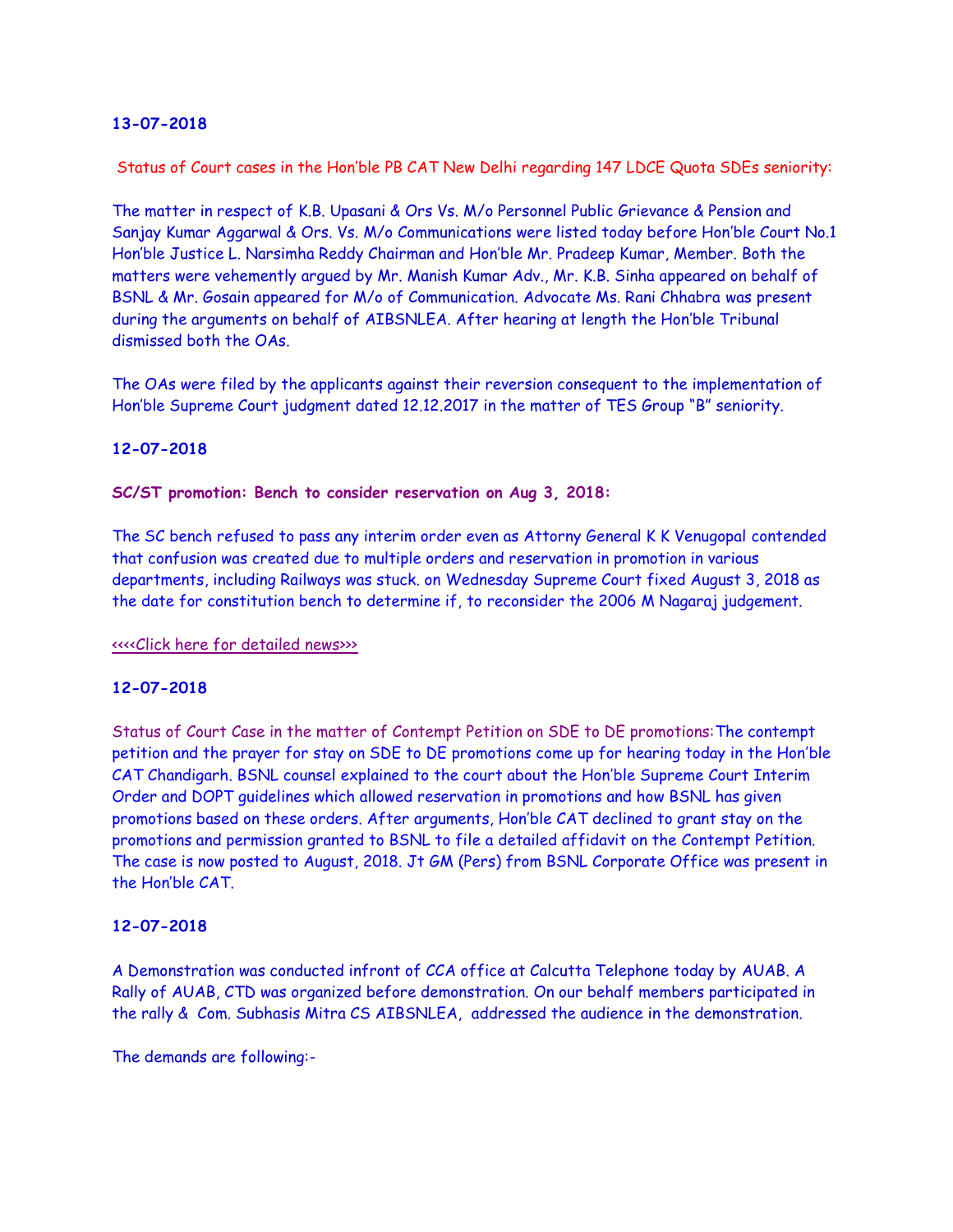1. 3rd wage revision. 2. Pension contribution according to govt rule. 3. 4G spectrum allotment to BSNL. 4. Pension revision for pensioners.







# **11-07-2018**

GS writes on 05.07.2018:

1. The Director (HR) BSNL Board regarding:

(a) Representation from Shri K.D. Bhagat HR No. 198908932, CTD regarding cancellation of E2-E-3 IDA pay scale up gradation order under EPP and re-fix in the lower E2 pay scale.

[<<<Click here for letter>>>>](http://www.aibsnleachq.in/DIRHR_180705.pdf)

### **11-07-2018**

**Today morning our member Mrs.Krishna Mitra, AO/ITPC passed away.We deeply mourn the sudden demise & convey our deepest condolence to the bereaved family and pray for the departed soul to Rest In Peace.**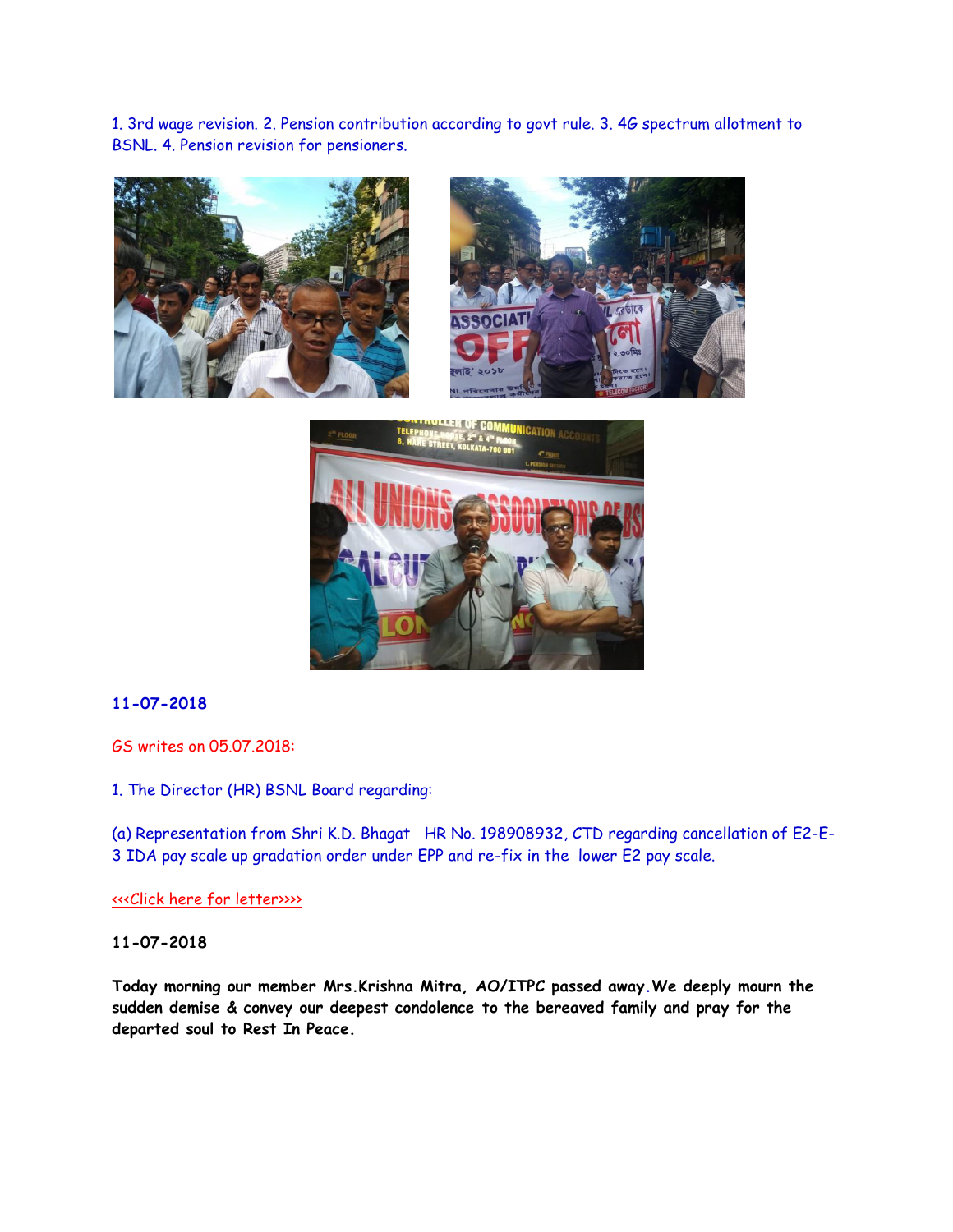ACS(HQ) & OS met DGM(HR) in absence of GM(HR) on 10-07-2018 and enquired about change in procedure og giving extension for treatment in nndoor medical treatment.It is understood that the authority has taken decision to demand case history & future plan of treatment from hospital before giving extension.We protested that without discussion & without giving prior circular and ample time this cannot be implemented.Moreover,we had news that the hospitals are refusing giving the data.Dept,has to talk with them first,otherwise the patient and the incumbent will be harassed.

DGM(HR) accepted our point and decided not to implement this at present.Extension to our comrade of Howrah Branch was given as per existing method. We will further discuss it with GM(HR) after he joins.

#### **11-07-2018**

**Status of Court Case on SDE to DE Promotions:**

**The contempt petition filed by Shri Ramesh Kumar, DS, SNEA Rohtak at Hon Chandigargh CAT on SDE to DE promotion come up for hearing yesterday on 09.07.2018 and posted to 12.07.2018. BSNL has been directed to explain how recent promotion orders are issued. Earlier Hon Court directed to give SDE to DE promotions by applying catch up Rules. BSNL Management in its MA has clarified that in accordance to the recent judgment declared by Hon'ble Supreme Court and endorsed by DoPT the Catch Rule has no relevance which has to be considered by Hon'ble Court also. It is learnt that Hon'ble Judge has asked BSNL to file the reply on 12.07.2018 thereafter, both the cases i.e. SDE to DE Promotions and AO to CAO Promotions can be heard simultaneously.**

**Status of Court Case on AO to CAO Promotions:**

**An urgent MA, filed by BSNL at Hon Court for vacating the stay on AO to CAO promotions come up for hearing yesterday on 09.07.2018 but posted to 07.09.2018. The AO to CAO promotion is stayed due to SC/ST roster. The MA has been filed based on the recent Hon SC interim order and the DoPT orders. It is learnt that Hon'ble Judge in the matter of SDE to Promotion Case has asked BSNL to file the reply on 12.07.2018 thereafter, both the cases i.e. SDE to DE Promotions and AO to CAO Promotions can be heard simultaneously.**

#### **11-07-2018**

**Statement of Facts of Director (HR) meeting held on 09.07.2018:**

**Director (HR) BSNL Board convened a meeting of the General Secretaries of BSNLEU, NFTE, AIBSNLEA and SNEA. But GS/BSNLEU, GS/AIBSNLEA and GS/SNEA could attend the meeting with Director (HR) since GS/NFTE was out of station for attending his Union meetings at Mehboob Nagar. GM (Pers.), GM (SR) and OSD to Director (HR) were present in the meeting.**

**The very purpose of conducting the meeting of four General Secretaries of the recognised Unions/Associations was to discuss the dispute going on among the two major executive Associations which is damaging the environment of BSNL.**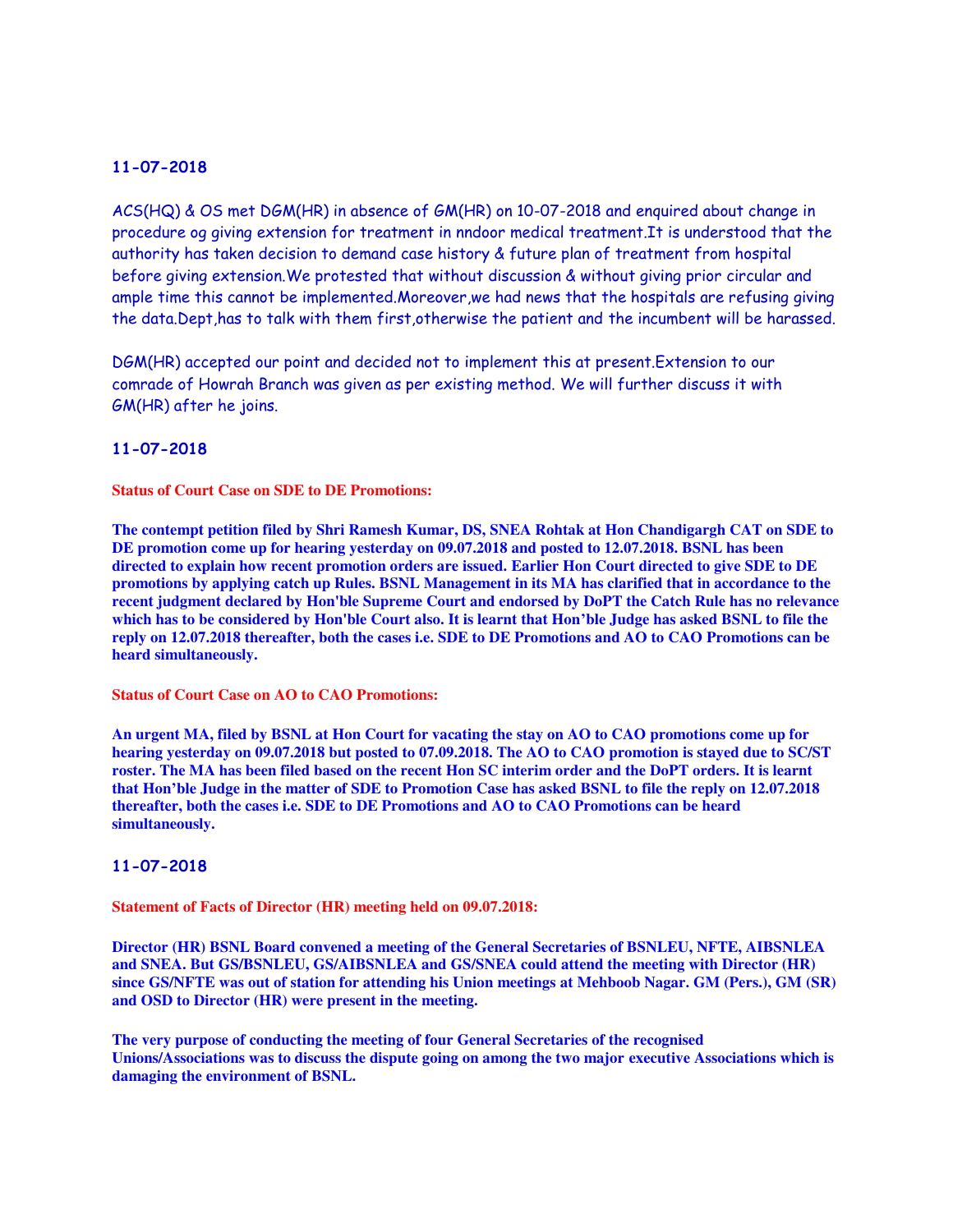**Director (HR) in the beginning of the meeting mentioned that the Management is trying to do its best for the non-executives and executives. Thus every body should work together in unity for the betterment of BSNL and its employees.**

**Comrade GS/BSNLEU initiated the discussions and told Madam the main reasons of SNEA to write a letter against GS/AIBSNLEA is that at the instance of GS/AIBSNLEA Mr. Khan, CHQ President has been reverted and transferred from BSNL Corporate Office to UP (W) Circle.**

**In response to this, Director (HR) replied that both the allegations against GS/AIBSNLEA are not correct and Management has not taken any action at the instance of GS/AIBSNLEA. The first point, reversal of Mr. Khan is the outcome of the Hon'ble Supreme Court judgement regarding the 147 LDCE Quota SDEs seniority case. In this respect, GS/SNEA reacted and mentioned that SNEA is not against the reversion but is against the eligibility decided by the BSNL Corporate Office in respect to these 147 LDCE Quota SDEs with reference to SDE RR provisions. Director (HR) immediately replied that BSNL Corporate Office has issued 147 LDCE Quota SDEs reversion orders in accordance to the Hon'ble Supreme Court judgement as understood. However, various court cases have been filed in different Hon'ble CATs & now based on that Management may review its decision, if required.**

**On the second point, Director (HR) mentioned that Mr. Khan, SDE has been transferred by the decision of Director (HR) and I am competent enough to transfer my executives. GS/SNEA reacted that the transfer of Mr. Khan is not on the basis of a policy. Then Director (HR) clarified that Management has decided not to keep Union/Association Office Bearers in BSNL Corporate Office. It was understood that Mr. Khan is having a house in Noida. In view of that it will be convenient for him to be posted at Noida. However, in case Mr. Khan has a difficulty in going to UP (West) then his order may be modified to Delhi today itself and accordingly, she directed GM (Pers) to put-up the case for issuance of the modified transfer orders of Mr. Khan.**

**Thereafter, Director (HR) discussed the objections raised by GS/SNEA regarding continuance of the Shri Prahlad Rai as GS/AIBSNLEA even after his retirement. GS/SNEA reiterated his stand and told that my Association's stand is very clear that Mr. Prahlad Rai should not be allowed as GS/AIBSNLEA as per the BSNL (REA) Rules-2014. In this respect GS/AIBSNLEA replied that as per the decision of CWC Trivandrum and further decision taken in the CHQ Office Bearers & Circle Secretaries meet held at New Delhi Shri Prahlad Rai will continue as GS along with other retired CHQ Office Bearers till next AIC which has already been requested to the BSNL Management. In the next CWC meeting of AIBSNLEA being held at Dehradun on 18th and 19th August 2018 the venue and time for the next AIC will be decided.**

**Comrade GS AIBSNLEA further mentioned that Comrade GS/SNEA has forgotten that in his last tenure, his CHQ President Comrade G.L. Jogi who retired on 30.06.2013 continued as CHQ President SNEA till next AIC of SNEA held in September 2015 at Jaipur about one and half years after his retirement that was also in violation of Executive Association SNEA recognition Rules 2004 i.e. only serving executive can become the Office Bearer of an executive Association. But AIBSNLEA never raised any objection against Comrade Jogi's continuance after his retirement in writing or verbal. In this regard, GS/SNEA mentioned that Mr Jogi continued as CHQ President for one and half year but he did not make any communications. Then GS/AIBSNLEA clarified that normally President is not making any communications.**

**In this regard, GS/BSNLEU mentioned that such things are happening even in non-executive Unions also for example 2nd recognised Union, NFTE could hold its AIC after one year but such point was never raised by BSNLEU or any other Union. Then GS/SNEA reacted with anger to GS/BSNLEU that why they are interfering in this matter. If they do like this, SNEA may break its relations with AUAB. GS/BSNLEU replied that he is sitting here in the meeting on the invitation given by Director (HR) to resolve the dispute amicably and he further mentioned that this is not the time to fight rather it is the time to safeguard the BSNL and its employees. Important issues like 3rd PRC, Pension Revision, Payment of Pension Contribution on actual and BSNL Tower Subsidiary are the important issues needs settlement through unity. The reply of GS/BSNLEU was appreciated and accepted by Director (HR). She further requested to keep harmony.**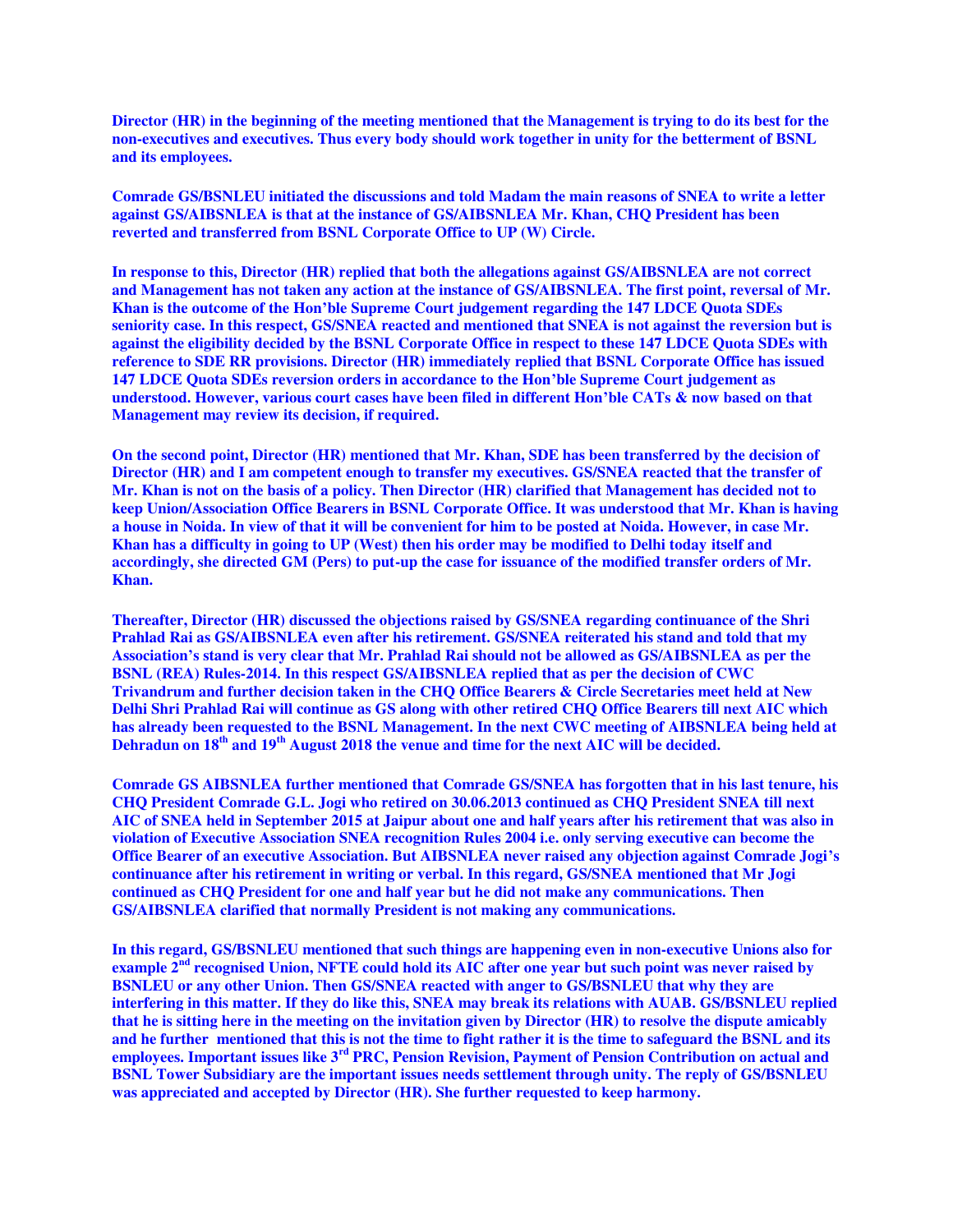**GS/SNEA immediately reacted and told that GS/AIBSNLEA for the last 15-20 days is updating on his CHQ website regarding promotions which is adversely affecting SNEA. He categorically told that Management should have implemented CPSU Cadre Hierarchy from 01.07.2018 it self to bring parity amongst the executives instead of conducting CPCs and promotion orders. Issuances of 12,000 promotion orders of executives have created disparity amongst the executives. GS/SNEA mentioned that GS/AIBSNLEA has written a letter against GS/SNEA not to allow him as GS/SNEA since he has been served with Charge Sheet in violation of BSNL (REA) Rules 2014.**

**In this regard, GS/AIBSNLEA clarified that he has not written any letter in response to GM (SR) letter which was addressed to CHQ President/AIBSNLEA. CHQ President in his reply has mentioned reference about GS/SNEA for violation of BSNL (REA) Rules -2014 and served as Major Penalty Charge Sheet even after he has been allowed to work as GS/SNEA. Also SNEA on their website spread hatred amongst the executives targeting particular cadres and community to create cadre war.** 

**Director (HR) mentioned that Management is ready to bring parity in all the cadres by promoting executives even by up-gradation of posts. 12,000 promotions of executives has been appreciated by each and every one and Management wants to continue this process to bring parity but it is unfortunate that now Management is being termed as VINDICTIVE since they have promoted 12,000 executives.**

**Director (HR) further mentioned that CPSU Cadre Hierarchy has been got approved by BSNL Management only from the BSNL Board despite of the many reservations. Some shortcomings of CPSU Cadre Hierarchy w.r.t SC/ST Roster are being examined and shortly some modifications will be made and the CPSU Cadre Hierarchy will be implemented since it is the baby of BSNL Management. Management wants to avoid litigations in CPSU Cadre Hierarchy. Director (HR) categorically told that parity in the promotions will be considered in all the cadres as fas as possible before implementation of CPSU Cadre Hierarchy. One side Associations are distributing sweets, felicitating the Management for issuing promotion orders and other side is telling vindictive to the Management. It is most unfortunate.**

**Lastly, Director (HR) clearly mentioned that if Associations continue to condemn the Management against the promotions then Management will not like to promote executives and meeting ended.** 

#### **10-07-2018**

**Mother of Com.Satyajit Bhattacharjee ACS(F) breathed her last on 09-07-2018 at night.We convey our deepest condolence to the bereaved family and pray for the departed soul Rest In Peace.**

#### **09-07-2018**

#### **AO to CAO promotion Case:**

Today the stay is not vacated in catch-up rule case of AO to CAO and postponed to September. At Chandigarh

#### **09-07-2018**

#### **CTD published list of eligible candidates from JTO to SDE: (see list)**

All BSs are requested to see if any name is missing and immediately bring into the notice of concerned section and circle leadership for rectification.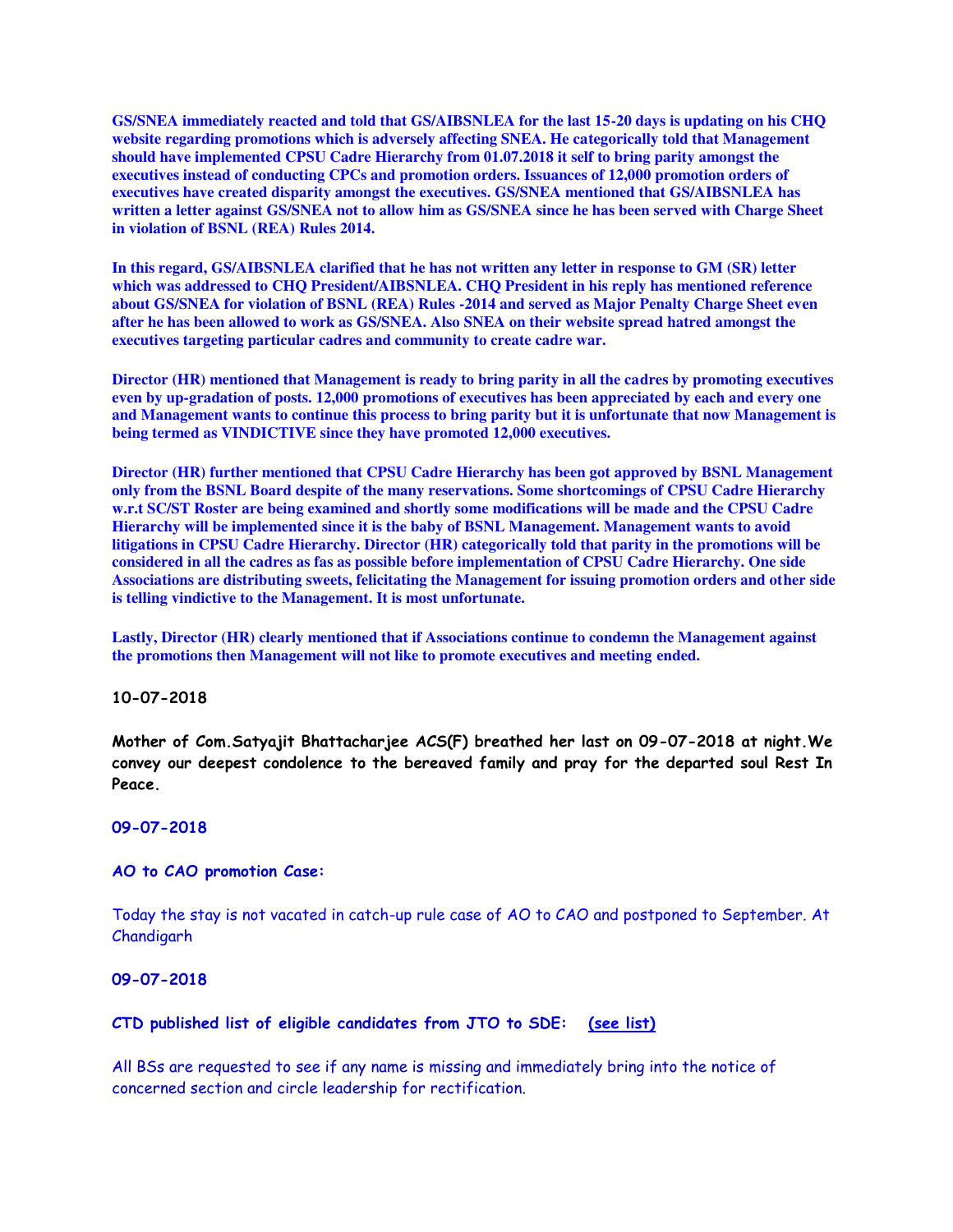#### **AO to CAO promotion Case:**

Dear Comrade Hon'ble Chandigarh CAT directed BSNL to file reply for the contempt Notice served by Rothak Dist Secy SNEA to CMD in the catch up Rule case of SDE to DE promotion on 12.7 and also posted Hearing for our OA for vacating SC & ST Roaster Stay order on 7.9.2018.Our BSNL Counsel requested to hear the OA as an emergent basis.Then Judge orders the Counsel to submit the reply for contempt Notice on 12.7 then we will see both will be heared on 12.7.Our Counsel assured the Management it will be taken as 12.7.Let us wait Hopefully- SIVAKUMAR

### **09-07-2018**

### **AO to CAO promotion Case:**

Today the stay is not vacated in catch-up rule case of AO to CAO and postponed to September. At Chandigarh

### **06-07-2018**

ALL UNIONS AND ASSOCIATIONS OF BSNL (AUAB) issues notification for organising demonstration and relay hunger strike, demanding immediate implementation of the assurances given by the Hon'ble MoS(C). In it's meetings held on 26.06.2018 and 04.07.2018, the AUAB has called on the BSNL employees to organise demonstration on 11.07.2018 and relay hunger strike on 24th to 26th July, 2018, demanding immediate implementation of the assurances given by the Hon'ble MoS(C) on 24.02.2018, with regards to 3rd Pay Revision, Implementation of Government of India Rules for payment of Pension Contribution by BSNL, Allotment of 4G spectrum to BSNL and Pension Revision. The AUAB issued notice today to the Secretary, DoT and CMD BSNL, for this agitation.......Details are as under...

#### [<<<Click here for notice copy>>>](http://www.aibsnleachq.in/notice_06072018.pdf)

#### Agitational Programme

(1) Demonstrations in front of the BSNL Corporate Office, CCA offices at all circles and at SSA levels on 11.07.2018.

(2) Relay hunger strike at the BSNL Corporate Office, Circle and SSA levels on 24th , 25th & 26th July, 2018.

#### **Demand**

Immediate implementation of the assurances given by the Hon'ble Minister of State for Communications, on the issues of

- a) 3rd Pay Revision to BSNL employees.
- b) Implementation of Government Rules in payment of Pension Contribution by BSNL.
- c) Allotment of 4G spectrum to BSNL as per the proposal made by the BSNL Management.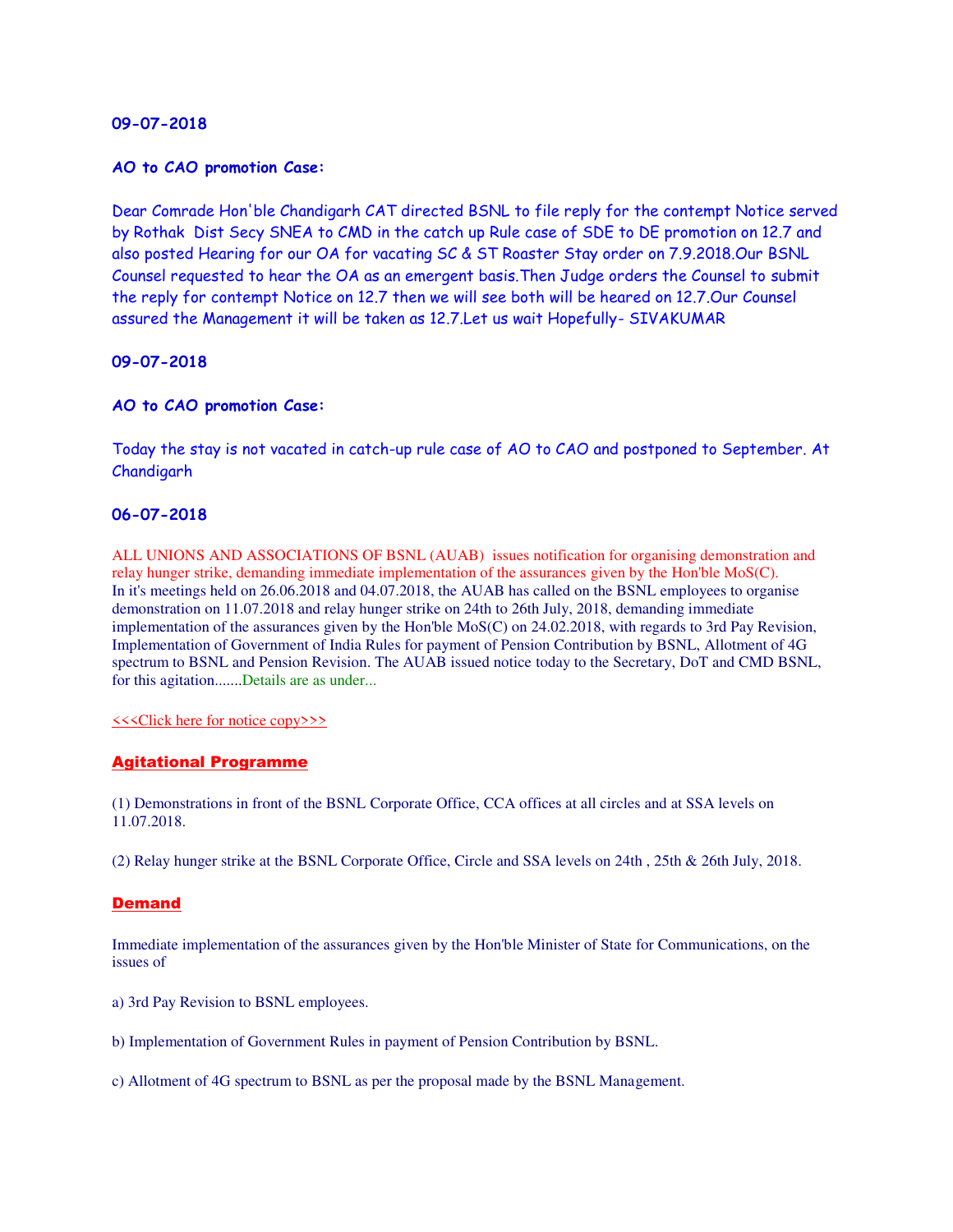d) Pension revision for the BSNL pensioners.

All the CHQ Office Bearers, Circle / District Secretaries of AIBSNLEA are requested to implement the above agitational Programme in true spirit.

### **06-07-2018**

**AUAB calls upon the employees to observe "BSNL AT YOUR DOORSTEP" movement, to boost BSNL's sales and revenue collection:**

**A meeting of the All Unions and Associations of BSNL (AUAB) was held yesterday the 04-07-2018, under the chairmanship of Com.Prahlad Rai, GS, AIBSNLEA. The meeting seriously discussed about the steep fall in the revenue collection of the Company, due to the predatory pricing of Reliance Jio. It is felt that this is an undesirable situation, especially when the employees are awaiting the 3rd wage revision. Hence, the meeting seriously felt the need to take urgent steps, to immediately boost the sales and revenue collection of the Company. The meeting decided to take the following steps, to implement the call.**

**>>>>To call upon the employees to observe** *"BSNL AT YOUR DOORSTEP"* **movement, till the end of the current financial year, to reach out to the public, for boosting BSNL's sales and revenue.**

**>>>>To form separate committees, consisting of the employees at circle and district levels, for intensifying the marketing of FTTH, broadband, leased lines, and mobile.**

**>>>>To call upon each employee (other than those who are posted in the marketing), to dedicate at least a day in a week, for marketing activities.**

**All the CHQ Office Bearers, Circle / District Secretaries of AIBSNLEA are requested to take immediate steps, in coordination with the other constituents of the AUAB, for the immediate implementation of the above stated decisions. Meeting of the AUAB must be convened immediately at all Circle and District levels, and the decisions should be implemented vigorously.**

### **06-07-2018**

Congratulations !!! 98 nos. SDE (T) to AGM (T) promotion orders issued :

AIBSNLEA consistent efforts yielded result in getting released Regular Promotion and postings of the Executive in the grade of AGM/DE of Telecom Operation Stream in the IDA scale of pay of Rs. 29100- 54500/= ...........

[<<<<Click here for order>>>>](http://www.aibsnleachq.in/DE_060718_1.pdf) [<<<<Annexure-I>>>>](http://www.aibsnleachq.in/Annexure_I_060718.pdf) [<<<<Annexure-II>>>>](http://www.aibsnleachq.in/Annexure-II_060718.pdf)

AIBSNLEA is extremely thankful to CMD, BSNL, Direrctor(HR), CGM(Legal), GM(Pers.),

GM(Estt.), GM(SR), Jt. GM(Pers.), DGM(Legal), OSD to Director(HR) and the concerned officers of Pers. Cell, who involved in the process of CPCs and completed successfully by their Hard Work within the assigned dead line.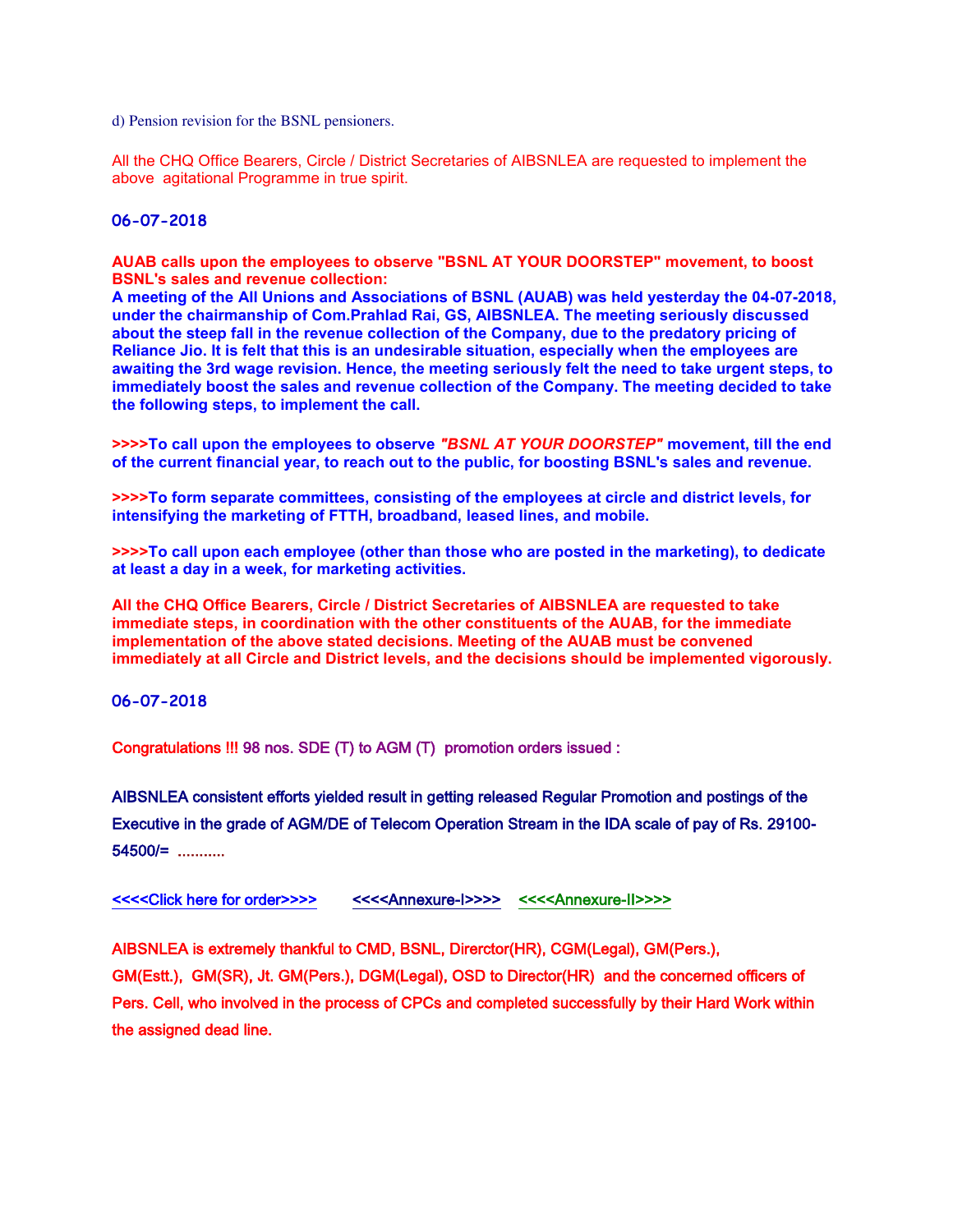### **Meeting with CMD BSNL:**

GS President met CMD BSNL and extended our sincere gratitude and thanks for promoting 12,000 executives within a month and requested continue to promote all eligible executives to their next grade giving equal opportunity of promotion to all the cadres before implementation of CPSU Cadre Hierarchy. CMD BSNL appreciated our concern and assured to discuss the matter with Director (HR).

### **06-07-2018**

**CS & CP** of AIBSNLEA /CTD attended the meeting of AUAB, CTD & supported the programme in favour of immediate implementation of 3rd PRC benefit in BSNL.

Decision of AUAB, CTD, meeting was held on 5th July at RJCM Room, Telephone Bhavan:

1. On 11th July Rally will be conducted from Ganesh Chandra Avenue and Bentinck Street Crossing to Esplanade East and submission of memorandum to CCA.

2. On 24th July hunger fast from (12-17)hours at all division level.

3. On 25th July hunger fast at(12-17) DGM/Area level.

4. On 26th July at (12-17) hours hunger fast at Telephone Bhavan and submission of memorandum to CGM.

All members are requested to attend all the ensuing programmes to make it great success.

All **BSs ,BPs COBs** & other organisers are requested to take initiative to ensure maximum participation.

### **05-07-2018**

Left out promotions orders of JTO to SDE (T) grade:

BSNL Corporate Office today released an order to promote 8 JTOs to the post of SDE in Telecom Operations Stream under SCF quota.

<[<<<Click here for the Order>>>>](http://www.aibsnleachq.in/P2_050718_9.pdf)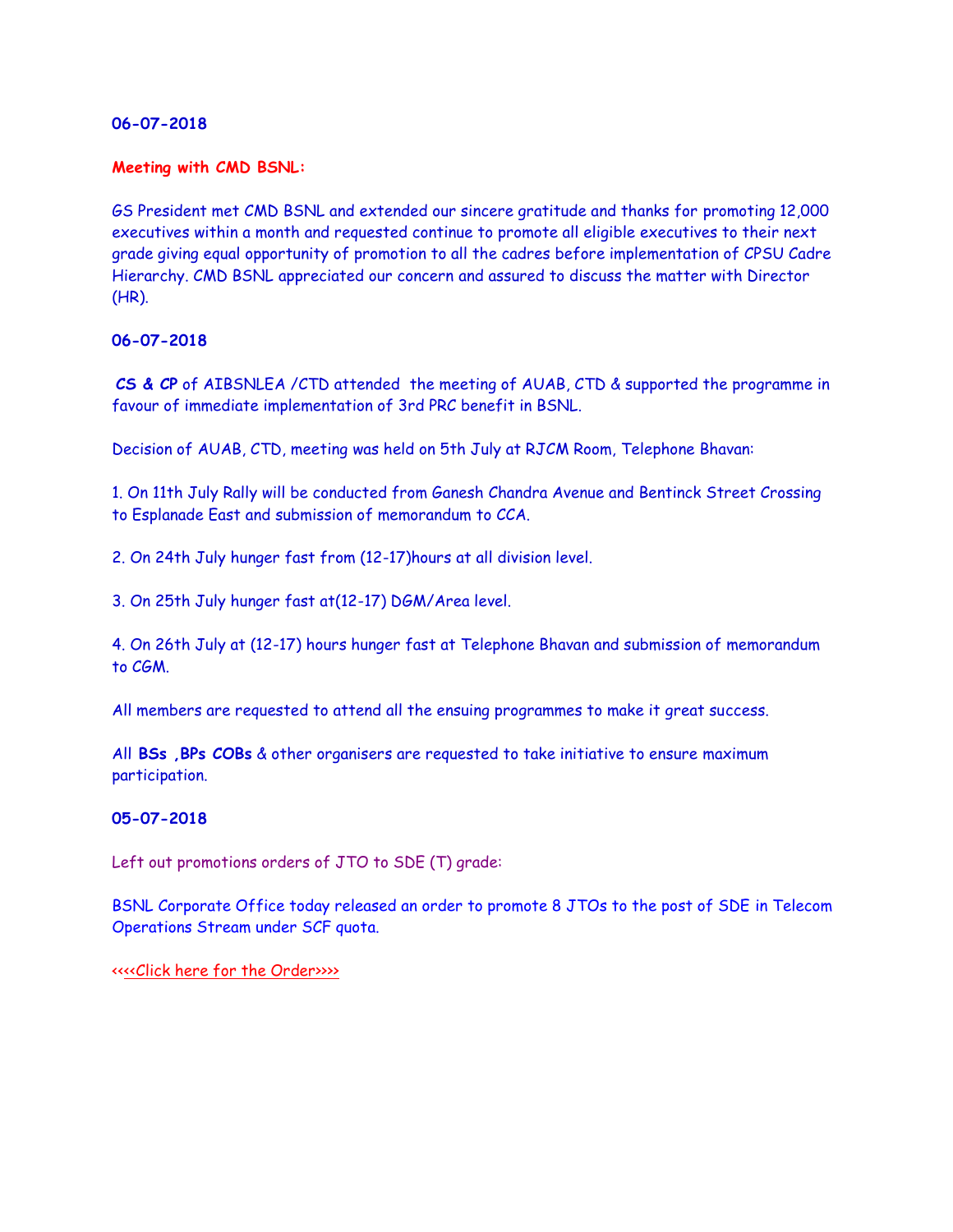Left out promotions orders of SDE to DE grade:

BSNL Corporate Office today released an order to promote 151 SDEs to the post of AGM/DE in Telecom Operations Stream.

[<<<<Click here for the Order>>>>](http://www.aibsnleachq.in/STS_050718_5.pdf) [<<<<Click here for the List>>>>](http://www.aibsnleachq.in/Annexuers_050718.pdf)

**05-07-2018**

**GS writes:**

#### **The GM (FP) BSNL Corporate office, regarding**

(a) Requests for transfer / posting / cancellation / retention in the Cadre of Accounts officers -

[<<<<Click here for the letter>>>>](http://www.aibsnleachq.in/GMFP_180704.pdf)

### **05-07-2018**

Holding of CPCs to promote all eligible executives vis a vis CPSU CH - **AIBSNLEA efforts:**

AIBSNLEA is continuing its efforts for holding of CPCs to get promoted all eligible executives of various disciplines by up-gradation of posts. In continuation to this 1200 CAO posts and 248 EE (Electrical) posts for up gradation, files are pending for approval by the competent authority. We are pursuing the matter vigorously. Similarly we are also trying to get promoted SDEs from the List no. 8 as about 2800 DE through up-gradation, about 8000 JTOs are going to be promoted against SDE's vacant posts and up-graded posts and 200 EE (civil) through up-gradation. In Arch, TF streams requisite numbers of posts are to be up-graded to bring parity with other cadres.

**To examine the SC/ST roaster implementation in CPSU cadre hierarchy, a committee has been formed under the chairmanship of CGM (Legal), BSNL Corporate Office. Thereafter only, the CPSU CH may come into existence. AIBSNLEA is committed for promotions in all the cadres without discrimination through CPCs before implementation of CPSU CH.**

### **05-07-2018**

Today a meeting of AUAB will be held at RJCM Room to decide Programme on 11 July and 25-26 July Relay Hunger Strike.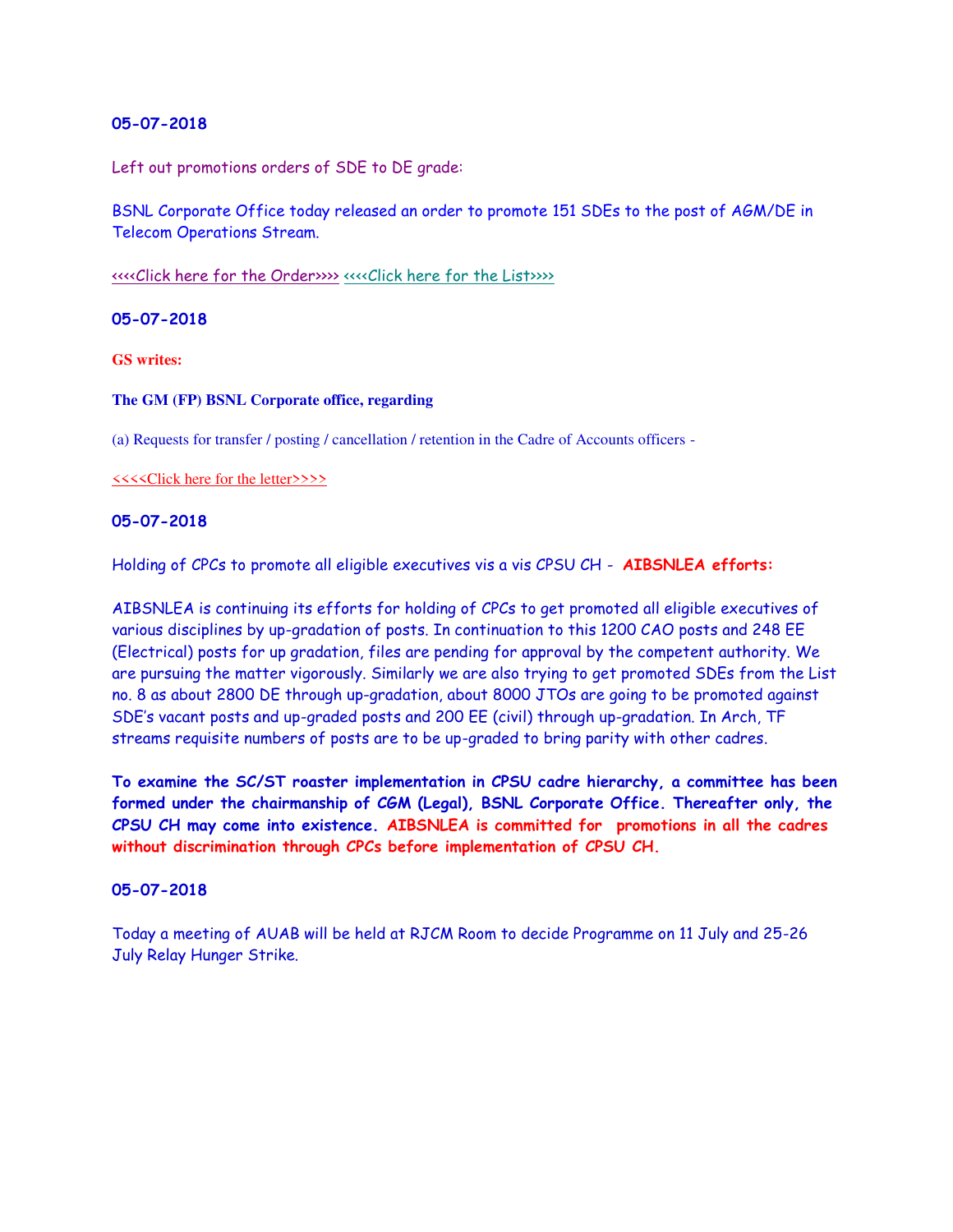Congratulations !!! 773 nos. SDE (T) to AGM (T) promotion orders issued [Left out]:

AIBSNLEA consistent efforts yielded result in getting released Regular Promotion and postings of the Executive in the grade of AGM/DE of Telecom Operation Stream in the IDA scale of pay of Rs. 29100- 54500/=[Left Out] ...........

[<<Click here for order>>>](http://www.aibsnleachq.in/DE_040718_1.pdf) 

[<<<<Annexure-I>>>>](http://www.aibsnleachq.in/Annexure-I_1.pdf) 

[<<<Annexure\\_I\\_1>>>>](http://www.aibsnleachq.in/Annexure-I_2.pdf)

#### [<<<<Annexure-II>>>](http://www.aibsnleachq.in/Annexuer%20II-1.pdf)

AIBSNLEA is extremely thankful to CMD, BSNL, Direrctor(HR), CGM(Legal), GM(Pers.), GM(Estt.), GM(SR), Jt. GM(Pers.), DGM(Legal), OSD to Director(HR) and the concerned officers of Pers. Cell, who involved in the process of CPCs and completed successfully by their Hard Work within the assigned dead line.

#### **04-07-2018**

**GS writes to Smt. Sujata Ray, Director(HR), BSNL Board regarding request for up-gradation of posts in the grade of SDE(C) & EE(C) and conducting CPC for these upgraded posts before implementation of CPSU**  Cadre Hierarchy.....<u><<<<Click here for letter>>>></u>

#### **04-07-2018**

GS writes:

1. Shri Anupam Shrivastava, CMD, BSNL requesting p**romotions of all the eligible Executives to their next grade by conducting CPCs before implementation of CPSU Cadre Hierarchy**

[<<<<Click here for the letter>>>>](http://www.aibsnleachq.in/CMD_Prom_180704.jpg)

#### **03-07-2018**

**Left out promotion order of SDE to DE grade: All the un-accessed cases received from Circles after screening report have been updated and promotion orders are expected shortly.**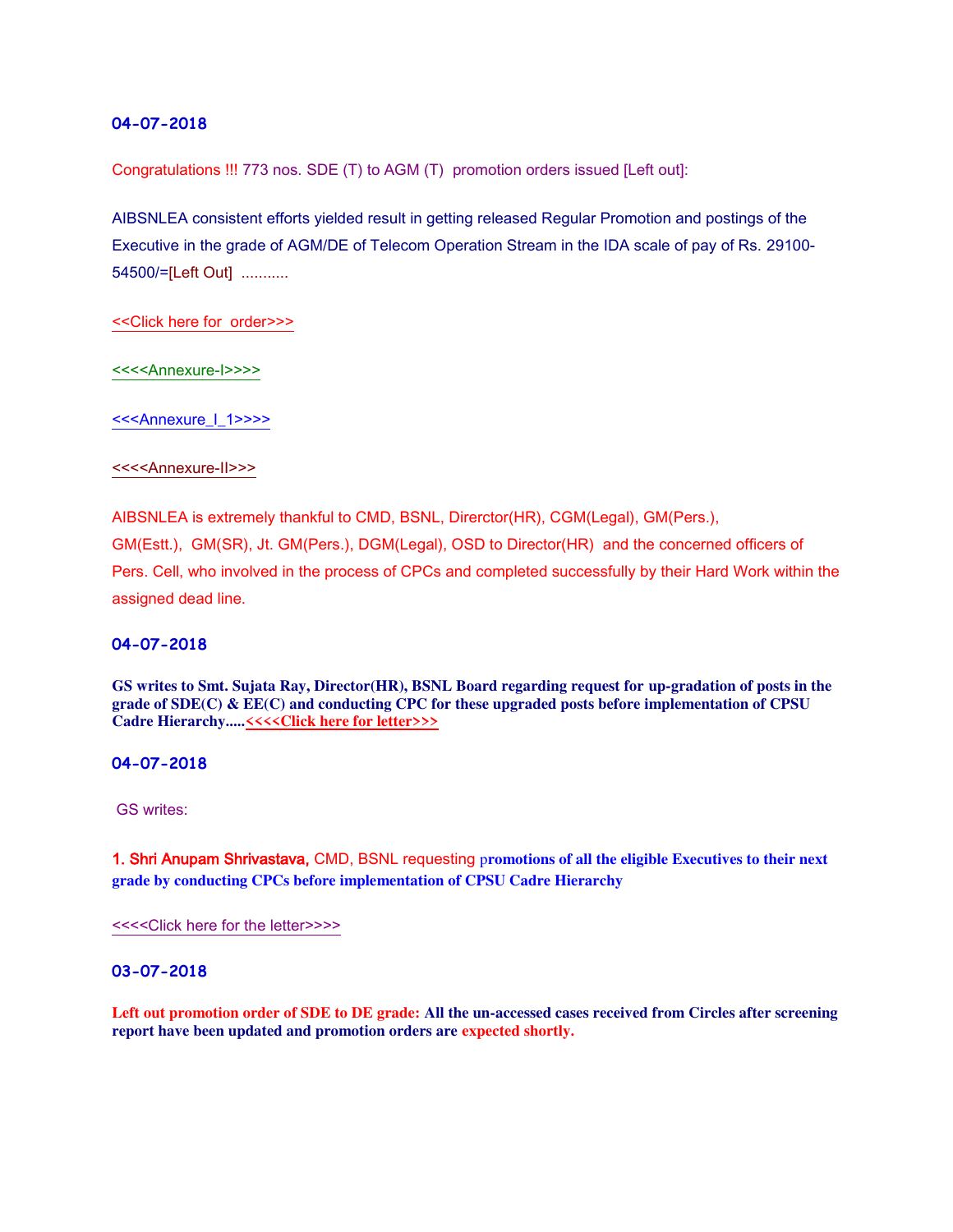Promotions to the grade of EE (Civil):

# AIBSNLEA's consistent efforts yielded results in getting released the promotion orders in respect of 11 officers to the grade of EE (Civil)

[<<<<Click here for the letter>>>](http://www.aibsnleachq.in/EE%20order%202018-07-03.pdf)

**03-07-2018**

**GS writes:**

**1. Shri Anupam Shrivastava,** CMD, BSNL regarding the **resolutions passed in the Central Office Bearers, Advisors, Consultants and Circle Secretaries meeting of AIBSNLEA held on 28th and 29th June 2018 at New Delhi.**  $\langle \langle \langle \langle \rangle \rangle \rangle$  here for the letter >>>>

**2. Shri Anupam Shrivastava,** CMD, BSNL regarding **our request for promotions of Executives belonging to CSS Stream (Assistant General Managers, Deputy Managers, Assistant Managers, Private Secretaries and Personal Assistants to the grades of Deputy General Manager, Assistant General Manager, Deputy Manager, Principal Private Secretary and Private Secretary, respectively) before introduction of CPSU Cadre Hierarchy in BSNL**  $\leq\leq\leq$ Click here for the letter>>>>

**3. Smt. Sujata Ray,** Director (HR), BSNL Board regarding our request for p**romotion in the cadre of EE (E) and SDE (E) by up gradation of posts.**

[<<<<Click here for the letter>>>>](http://www.aibsnleachq.in/DIRHR_180703.pdf)

**4. Smt. Sujata Ray,** Director (HR), BSNL Board regarding **CPSU Cadre Hierarchy** – Implementation thereof to the stenographers placed in the Ex. Pay scale - Our request regarding  $\leq\leq\leq$  Click here for the letter >>>>

**5. Smt. Sujata Ray,** Director (HR), BSNL Board regarding our request to issue directions for conduction of CPC in Circles to fill the vacancies of PS & PPS  $\leq\leq\leq$ Click here for the letter >>>>

#### **02-07-2018**

**Meeting with CMD BSNL:** GS, President, AGS (Finance), AGS(HQ), AGS (DR) met CMD BSNL and extend him sincere gratitude and thanks for issuing about 12000 Executives promotion orders within one month by approving CPCs. We requested to continue the process till the time all the eligible Executives are promoted to higher posts through CPC before implementation of the CPSU cadre hierarchy. CMD assured to look into the matter.

#### **02-07-2018**

#### **Meeting with Dir (HR) BSNL Board:**

GS, President, AGS(HQ), AGS (Finance) and AGS (DR) met Dir (HR) and extended sincere gratitude and thanks for issuing about 12000 Executives promotion orders within one month by approving CPCs. We requested as under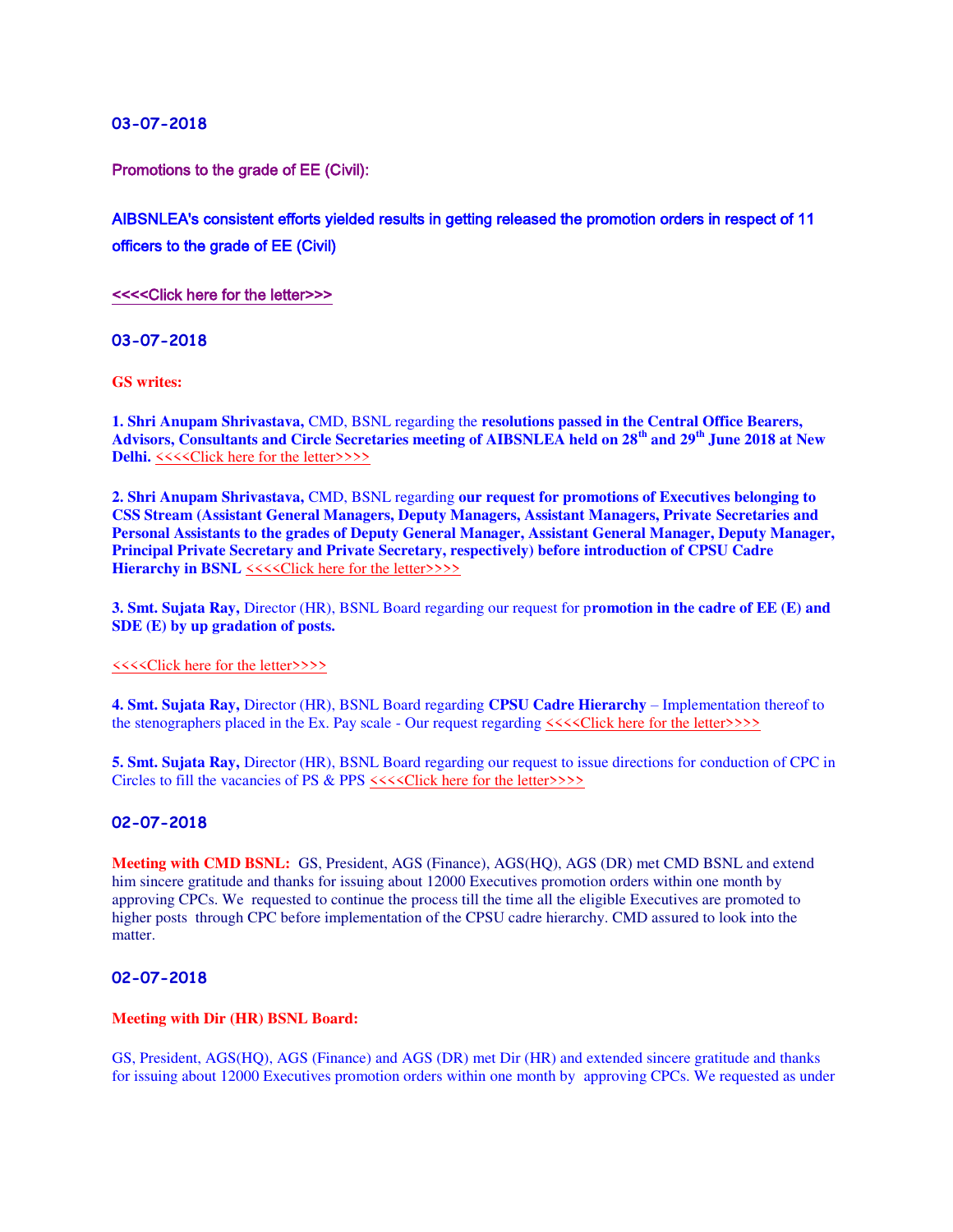**a) CPC from AO to CAO:** We requested to issue promotion orders of the eligible AOs to the post of CAO before implementation of CPSU Cadre hierarchy. Dir (HR) mentioned that GM(FP) has been directed to process the CPC and file MA in the Hon'ble CAT Chandigarh for vacation of stay orders. She assured an early action in this regard.

**b)CPC from JTO to SDE (T):** WE requested to promote all the JTOs who are eligible to be promoted as SDE based on existing RRs. Dir (HR) mentioned that GM(Pers) has been directed to initiate the CPC to promote all eligible JTOs against the vacant SDE posts or through upgradation.

**c) CPC from JTO (E) to SDE(E) and SDE(E) to EE(E):** We requested Dir (HR) to upgrade sufficient number of post in the grade of SDE  $(E)$  and EE  $(E)$  to reduce the stagnation. Dir  $(HR)$  advised to discuss the matter with CGM(EW) and put up the case for upgradation.

# **02-07-2018**

**Meeting with GM(FP):** GS, President AGS (Finance) AGS (DR) met GM (FP) and discussed regarding promotion from AO to CAO and requested to promote all the eligible AOs to the post of CAO by upgrading the posts. GM(FP) after detailed discussions mentioned that in addition to the existing 335 vacant regular CAO posts, 1200 posts will be upgraded to CAO Cadre to promote majority of eligible AOs. She also mentioned that today draft of MA after vetting from Pers. Cell is being sent to CGMT (Haryana ) Circle for filing MA in the Hon'ble CAT Chandigarh to get the stay order vacated on the basis of the recent Hon'ble Supreme Court Judgement and DOP&T endorsement on SC/ST roster. She assured that as soon as the stay order is vacated AO to CAO promotion orders will be issued.

# **02-07-2018**

Meeting with GM(Pers): GS, President AGS (HQ) met GM(Pers.) and discussed regarding-

**a) CPC from AO to CAO:** We requested to clear upgradation of AO posts to CAO posts for promoting the eligible AOs. GM(Pers) mentioned that today only he has cleared the upgradation of 1200 CAO posts and sent to the competent authority for approval. He also confirmed that today MA draft has been cleared by legal Cell of Pers. And sent to Haryana Circle for filing MA by tomorrow.

**b) CPC from JTO to SDE:** We requested to expedite CPC from JTO (T) to SDE(T) to reduce the stagnation. GM(Pers.) mentioned that as per the direction given by the Dir (HR) CPC process has been initiated to promote majority of JTOs to reduce stagnation. APAR and VCR has been called. He advised to extend help in expediting CPC.

**c) CPC from SDE(T) to DE:** We requested to promote SDEs of seniority list no. 8 to the posts of DE by upgrading about 2700 posts to DE grade. GM(Pers) mentioned that work in this direction will start shortly to cover seniority list no.8 through upgradation. We further requested to consider issuance of left out promotion orders. GM (Pers) mentioned that now most of the circles has sent the screening report except for 70 candidate of Karnataka Circle, Maharashtra Circle and few from other circles. He assured to issue promotion orders of about 700 left out cases shortly.

**d) CPC from JTO (E ) to SDE(E ) and SDE(E ) to EE(E ):**We requested GM(Pers) to allow upgradation of upgrade sufficient number of posts in the grade of SDE (E) and EE(E ) to reduce the stagnation. GM(Pers) mentioned that let the CGM (EW) initiate the case as per their requirement. He assured clearance in this direction.